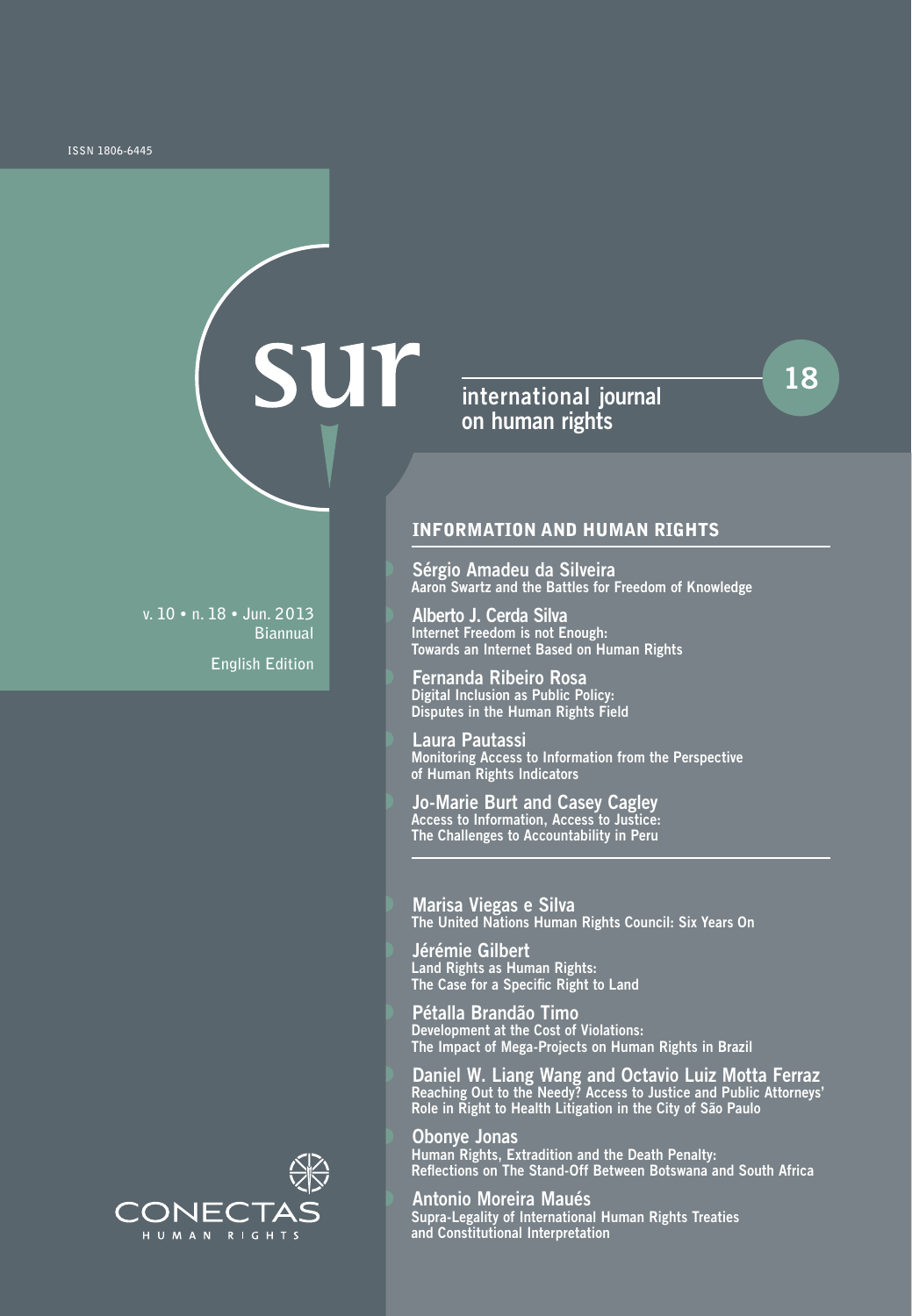### **EDITORIAL BOARD**

**Christof Heyns University of Pretoria (South Africa)**

**Emilio García Méndez University of Buenos Aires (Argentina) Fifi Benaboud North-South Centre of the Council of Europe (Portugal)**

> **Fiona Macaulay Bradford University (United Kingdom) Flávia Piovesan Pontifical Catholic University of São Paulo (Brazil)**

**J. Paul Martin Columbia University (United States) Kwame Karikari University of Ghana (Ghana)**

**Mustapha Kamel Al-Sayyid Cairo University (Egypt) Roberto Garretón Former-UN Officer of the High Commissioner for Human Rights (Chile)**

**Upendra Baxi University of Warwick (United Kingdom)**

#### **EDITORS**

**Pedro Paulo Poppovic Oscar Vilhena Vieira**

#### **EXECUTIVE BOARD**

**Maria Brant - Executive Editor Albertina de Oliveira Costa Conrado Hubner Mendes Glenda Mezarobba Hélio Batista Barboza Juana Kweitel Laura Waisbich Lucia Nader**

**EDITING**

**Luz González Francisca Evrard** 

#### **REVISION OF TRANSLATIONS**

**Carolina Fairstein (Spanish) Ana Godoy (Portuguese) The Bernard and Audre Rapoport Center for Human Rights and Justice, University of Texas, Austin (English)** 

> **GRAPHIC DESIGN Oz Design**

> > **ART EDITING**

**Alex Furini**

**CIRCULATION**

**Luz González**

**PRINTING**

**Prol Editora Gráfica Ltda.**

### **ADVISORY BOARD**

**Alejandro M. Garro Columbia University (United States) Bernardo Sorj Federal University of Rio de Janeiro / Edelstein Center (Brazil)**

**Bertrand Badie Sciences-Po (France)**

**Cosmas Gitta UNDP (United States)**

**Daniel Mato CONICET / National University of Tres de Febrero (Argentina)**

**Daniela Ikawa International Network on Economic, Social and Cultural Rights / Columbia University (United States)**

**Ellen Chapnick Columbia University (United States)**

**Ernesto Garzon Valdes University of Mainz (Germany)**

**Fateh Azzam Arab Human Rights Fund (Lebanon)**

**Guy Haarscher Université Libre de Bruxelles (Belgium)**

**Jeremy Sarkin University of the Western Cape (South Africa) João Batista Costa Saraiva Regional Jurisdiction for Children and Adolescents of Santo Ângelo/RS (Brazil)**

**José Reinaldo de Lima Lopes University of São Paulo (Brazil) Juan Amaya Castro University for Peace (Costa Rica)/VU University Amsterdam (Netherlands)**

**Lucia Dammert Global Consortium on Security Transformation (Chile)**

**Luigi Ferrajoli University of Rome (Italy)**

**Luiz Eduardo Wanderley Pontifical Catholic University of São Paulo (Brazil)**

**Malak El-Chichini Poppovic Conectas Human Rights (Brazil) Maria Filomena Gregori University of Campinas (Brazil) Maria Hermínia Tavares de Almeida University of São Paulo** 

**(Brazil)**

**Miguel Cillero University Diego Portales (Chile) Mudar Kassis Birzeit University (Palestine)**

**Paul Chevigny New York University (United States)**

**Philip Alston New York University (United States)**

**Roberto Cuéllar M. Inter-American Institute of Human Rights (Costa Rica)**

**Roger Raupp Rios Federal University of Rio Grande do Sul (Brazil)**

**Shepard Forman New York University (United States) Victor Abramovich University of Buenos Aires (UBA)**

**Victor Topanou National University of Benin (Benin)**

**Vinodh Jaichand Irish Centre for Human Rights, National University of Ireland (Ireland)**

**SUR - International Journal On Human Rights is a biannual journal published in English, Portuguese and Spanish by Conectas Human Rights. It is available on the Internet at <http://www.surjournal.org>**

**SUR is covered by the following abstracting and indexing services: IBSS (International Bibliography of the Social Sciences); ISN Zurich (International Relations and Security Network); DOAJ (Directory of Open Access Journals) and SSRN (Social Science Research Network). In addition, SUR is also available at the following commercial databases: EBSCO, HEINonline, ProQuest and Scopus. SUR has been rated A1 and B1, in Colombia and in Brazil (Qualis), respectively.**

SUR. Revista Internacional de Direitos Humanos / Sur – Rede Universitária de Direitos Humanos – v.1, n.1, jan.2004 – São Paulo, 2004 - .

Semestral

ISSN 1806-6445

Edições em Inglês, Português e Espanhol.

1. Direitos Humanos 2. ONU I. Rede Universitária de Direitos Humanos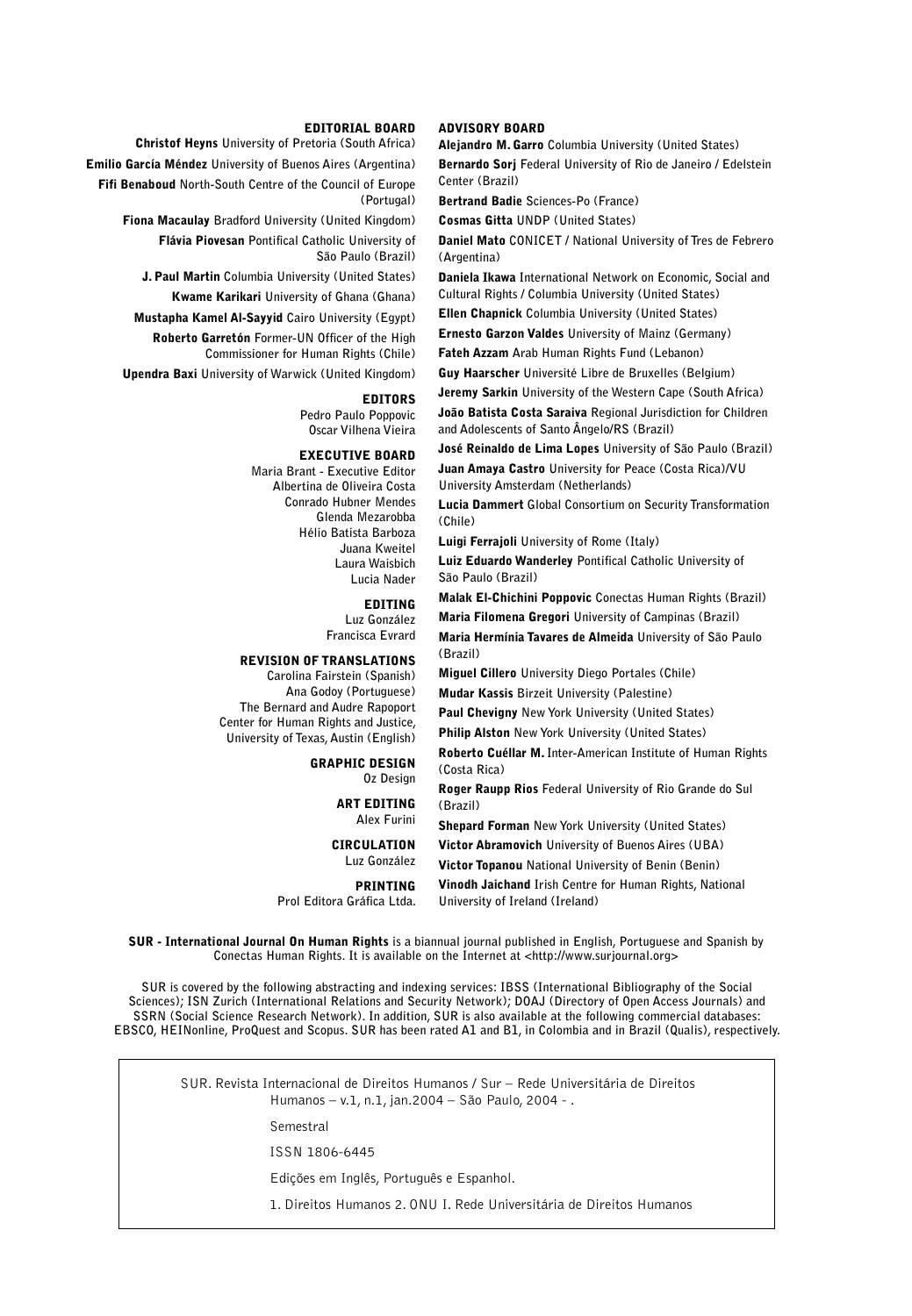CONTENTS

## **INFORMATION AND HUMAN RIGHTS**

| SÉRGIO AMADEU DA SILVEIRA                             | 7          | Aaron Swartz and the Battles for Freedom of Knowledge                                                                                |
|-------------------------------------------------------|------------|--------------------------------------------------------------------------------------------------------------------------------------|
| ALBERTO J. CERDA SILVA                                | 17         | Internet Freedom is not Enough:<br>Towards an Internet Based on Human Rights                                                         |
| FERNANDA RIBEIRO ROSA                                 | 33         | Digital Inclusion as Public Policy:<br>Disputes in the Human Rights Field                                                            |
| LAURA PAUTASSI                                        | 55         | Monitoring Access to Information from the Perspective<br>of Human Rights Indicators                                                  |
| <b>JO-MARIE BURT AND</b><br>CASEY CAGLEY              | 75         | Access to Information, Access to Justice:<br>The Challenges to Accountability in Peru                                                |
|                                                       |            |                                                                                                                                      |
| MARISA VIEGAS E SILVA                                 | 97         | The United Nations Human Rights Council:<br>Six Years On                                                                             |
| JÉRÉMIE GILBERT                                       | 115        | Land Rights as Human Rights:<br>The Case for a Specific Right to Land                                                                |
| PÉTALLA BRANDÃO TIMO                                  | 137        | Development at the Cost of Violations: The Impact<br>of Mega-Projects on Human Rights in Brazil                                      |
| DANIEL W. LIANG WANG AND<br>OCTAVIO LUIZ MOTTA FERRAZ | 159        | Reaching Out to the Needy? Access to Justice and<br>Public Attorneys' Role in Right to Health Litigation<br>in the City of São Paulo |
| <b>OBONYE JONAS</b>                                   | <b>181</b> | Human Rights, Extradition and the Death Penalty: Reflections<br>on The Stand-Off Between Botswana and South Africa                   |
| ANTONIO MOREIRA MAUÉS                                 | 205        | Supra-Legality of International Human Rights Treaties<br>and Constitutional Interpretation                                           |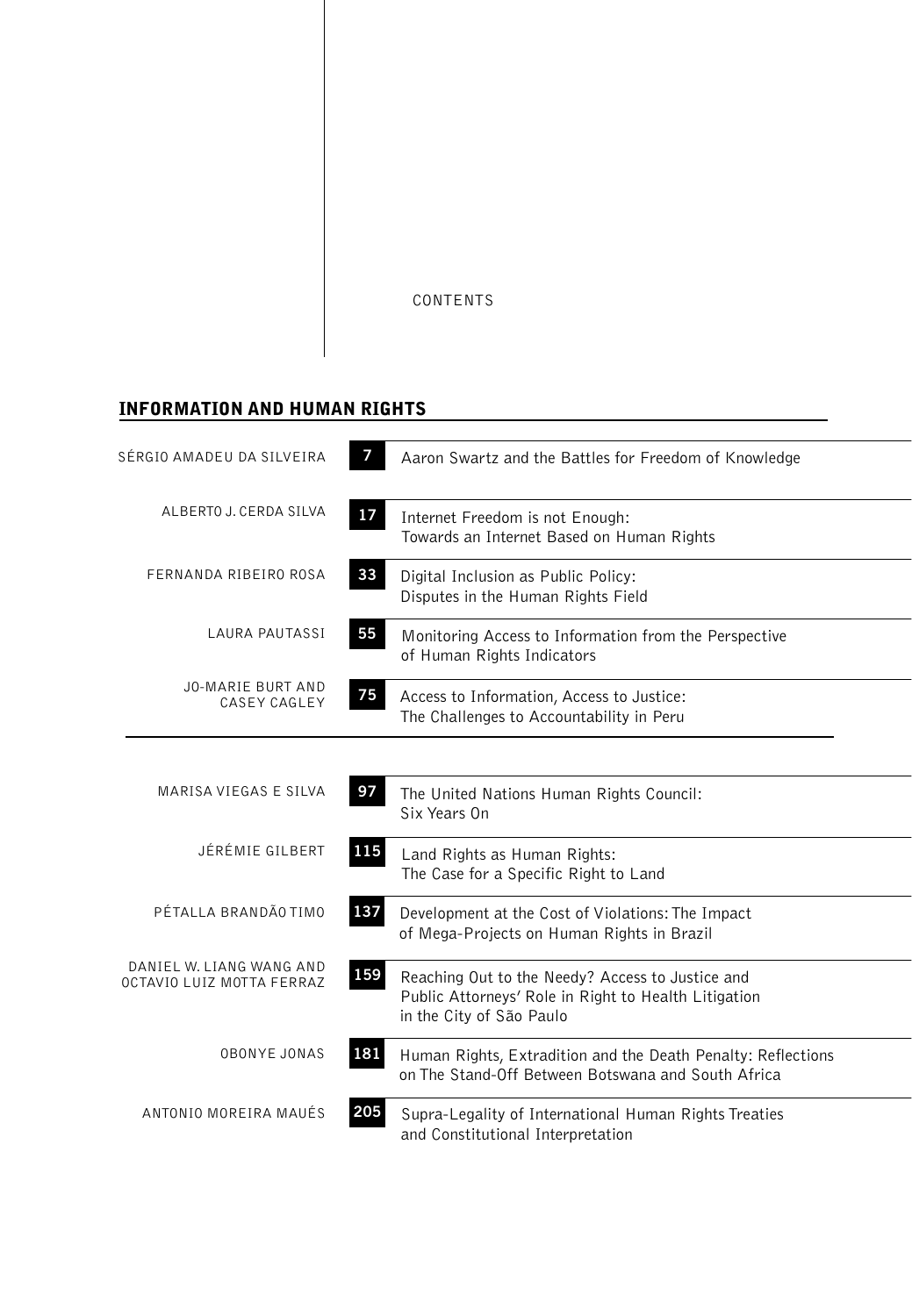## **PRESENTATION**

## ■ ■ ■

SUR 18 was produced in collaboration with the organizations **Article 19** (Brazil and United Kingdom) and **Fundar** (Mexico). In this issue's thematic dossier, we have published articles that analyze the many relationships between information and human rights, with the ultimate goal of answering the questions: What is the relationship between human rights and information and how can information be used to guarantee human rights? This issue also carries articles on other topics related to today's human rights agenda.

## **Thematic dossier: Information and Human Rights**

Until recently, many human rights organizations from the Global South concentrated their activities on the defense of freedoms threatened by dictatorial regimes. In this context, their main strategy was whistleblowing, closely linked to the constant search for access to information on violations and the production of a counter narrative capable of including human rights concerns in political debates. Since they found no resonance in their own governments, the organizations very often directed their whistleblowing reports to foreign governments and international organizations, in an attempt to persuade them to exert external pressure on their own countries.\*

Following the democratization of many societies in the Global South, human rights organizations began to reinvent their relationship with the State and with the system's other actors, as well as how they engaged with the population of the countries where they were operating. But the persistence of violations even after the fall of the dictatorships and the lack of transparency of many governments from the South meant that the production of counter narratives continued to be the main working tool of these organizations. Information, therefore, was still their primary raw material, since combating human rights violations necessarily requires knowledge of them (locations where they occur, the main agents involved, the nature of the victims and the frequency of occurrences etc.). Their reports, however, previously submitted to foreign governments and international organizations, were now directed at local actors, with the expectation that, armed with information about the violations and endowed with voting power and other channels of participation, they themselves would exert pressure on their governments. Furthermore, after democratization, in addition to combating abuses, many human rights organizations from the Global South aspired to become legitimate actors in the formulation of public policies to guarantee human rights, particularly the rights of minorities that are very often not represented by the majority voting system.

In this context, the information produced by the public authorities, in the form of internal reports, became fundamental for the work of civil society. These days, organizations want data not only on rights violations committed by the State, such as statistics on torture and po-

lice violence, but also activities related to public management and administration. Sometimes, they want to know about decision-making processes (how and when decisions are made to build new infrastructure in the country, for example, or the process for determining how the country will vote in the UN Human Rights Council), while at other times they are more interested in the results (how many prisoners there are in given city or region, or the size of the budget to be allocated to public health). Therefore, access to information was transformed into one of the main claims of social organizations working in a wide range of fields, and the issue of publicity and transparency of the State became a key one. This movement has scored some significant victories in recent years, and a growing number of governments have committed to the principles of Open Government\*\* or approved different versions of freedom of information laws.\*\*\*

This legislation has played an important role in the field of transitional justice, by permitting that human rights violations committed by dictatorial governments finally come to light and, in some cases, that those responsible for the violations are brought to justice. In their article **Access to Information, Access to Justice: The Challenges to Accountability in Peru**, Jo-Marie Burt and Casey Cagley examine, with a focus on Peru, the obstacles faced by citizens pursuing justice for atrocities committed in the past.

As the case of Peru examined by Burt and Cagley demonstrates, the approval of new freedom of information laws no doubt represents important progress, but the implementation of this legislation has also shown that it is not enough to make governments truly transparent. Very often, the laws only require governments to release data in response to a freedom of information request. They do not, therefore, require the State to produce reports that

<sup>\*</sup>K. Sikkink coined the term "boomerang effect" to describe this type of work by civil society organizations from countries living under non-democratic regimes.

<sup>\*\*</sup>The Open Government Partnership is an initiative created by eight countries (South Africa, Brazil, South Korea, United States, Philippines, Indonesia, Mexico, Norway and United Kingdom) to promote government transparency. The Declaration of Open Government was signed by the initial eight members in 2011, and by the end of 2012 the network had been joined by 57 nations (Available at: http://www.state. gov/r/pa/prs/ps/2012/09/198255.htm). The initiative takes into account the different stages of public transparency in each of the member countries, which is why each country has its own plan of action for implementing the principles of open government. More information on the initiative is available at: http://www.opengovpartnership.org.

<sup>\*\*\*</sup>In 1990, only 13 countries had some form of Freedom of Information legislation (Cf. Toby Mendel. 2007. Access to information: the existing State of affaire around the world. In. VILLANUEVA, Ernesto. **Derecho de la información, culturas y sistemas jurídicos comparados**. México: Universidad Nacional Autónoma de México). By 2010, however, approximately 70 countries had adopted such a law. (Cf. Roberts, Alasdair S. 2010. A Great and Revolutionary Law? The First Four Years of India's Right to Information Act**. Public Administration Review**, vol.70, n. 6, p. 25–933.). Among them, South Africa (2000), Brazil (2012), Colombia (2012), South Korea (1998), India (2005), Indonesia (2010), Mexico (2002) and Peru (2003).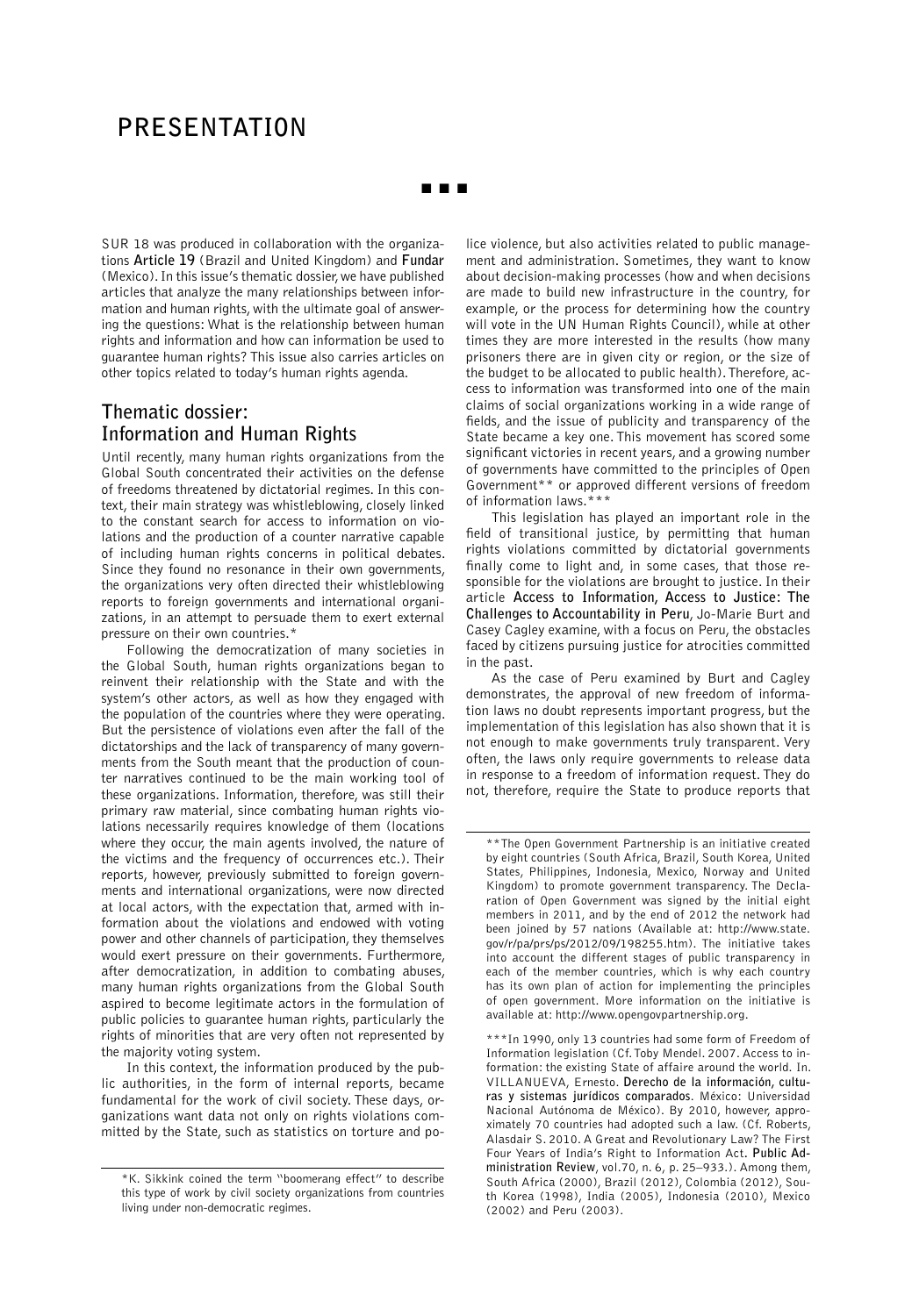make the existing data intelligible, nor to release the information on their own accord. The problem is exacerbated when the State does not even produce the data that is essential for the social control of its activities. Another area in which transparency is deficient is information on private actors that are subsidized by public funding, such as mining companies, or that operate public concessions, such as telecommunications providers.

Many organizations from the South have spent time producing reports that translate government data into comprehensible information that can inform the working strategies of organized civil society or the political decisions of citizens. Human rights organizations have also pressured their governments to measure their performance against indicators that can help identify and combat inequalities in access to rights. This is the topic of the article by Laura Pautassi, entitled **Monitoring Access to Information from the Perspective of Human Rights Indicators**, in which the author discusses the mechanism adopted recently by the Inter-American System of Human Rights concerning the obligation of States-Parties to provide information under article 19 of the Protocol of San Salvador.

The relationship between information and human rights, however, is not limited to the field of government transparency. The lack of free access to information produced in the private sphere can also intensify power imbalances or even restrict access to rights for particularly vulnerable groups. The clearest example of this last risk is the pharmaceutical industry, which charges astronomical prices for medicines protected by patent laws, effectively preventing access to health for entire populations. The privatization of scientific production by publishers of academic journals is another example. The issue gained notoriety recently with the death of Aaron Swartz, an American activist who allegedly committed suicide while he was the defendant in a prolonged case of copyright violation. Sérgio Amadeu da Silveira opens this issue of SUR with a profile of Swartz (Aaron Swartz and the Battles **for Freedom of Knowledge**), linking his life to the current struggles for freedom of knowledge given the toughening of intellectual property laws and the efforts of the copyright industry to subordinate human rights to the control of the sources of creation.

Since the internet has taken on a crucial role in the production and dissemination of information, it is natural for it to have become a battleground between the public interest and private interests, as illustrated by the Swartz case. On this point, civil society and governments have sought to adopt regulations intended to balance these two sides of the scale, such as so-called Internet Freedom, the subject of another article in this issue. In **Internet Freedom is not Enough: Towards an Internet Based on Human Rights**, Alberto J. Cerda Silva argues that the measures proposed by this set of public and private initiatives are not sufficient to achieve their proposed goal, which is to contribute to the progressive realization of human rights and the functioning of democratic societies.

The importance of the internet as a vehicle of communication and information also means that internet access is now a key aspect of economic and social inclusion. To correct inequalities in this area, civil society organizations and governments have created programs aimed at the socalled "digital inclusion" of groups that face difficulty accessing the web. Fernanda Ribeiro Rosa, in another article from this issue's dossier on Information and Human Rights, **Digital Inclusion as Public Policy: Disputes in the Human Rights Field**, defends the importance of address-

ing digital inclusion as a social right, which, based on the dialogue in the field of education and the concept of digital literacy, goes beyond simple access to ICT and incorporates other social skills and practices that are necessary in the current informational stage of society.

## **Non-thematic articles**

This issue also carries five additional articles on other relevant topics for today's human rights agenda.

In **Development at the Cost of Violations: The Impact of Mega-Projects on Human Rights in Brazil**, Pétalla Brandão Timo examines a particularly relevant contemporary issue: the human rights violations that have occurred in Brazil as a result of the implementation of mega development projects, such as the Belo Monte hydroelectric complex, and preparations for mega-events like the 2014 World Cup.

Two articles address economic and social rights. In **Land Rights as Human Rights: The Case for a Specific Right to Land**, Jérémie Gilbert offers arguments for the incorporation of the right to land as a human right in international treaties, since to date it still only appears associated with other rights. In **Reaching Out to the Needy? Access to Justice and Public Attorneys' Role in Right to Health Litigation in the City of São Paulo**, Daniel W. Liang Wang and Octavio Luiz Motta Ferraz analyze legal cases related to the right to health in São Paulo in which the litigants are represented by public defenders and prosecutors, in order to determine whether the cases have benefited the most disadvantaged citizens and contributed to the expansion of access to health.

Another article looks at the principal UN mechanism for the international monitoring of human rights. In **The United Nations Human Rights Council: Six Years on**, Marisa Viegas e Silva critically examines the changes introduced to this UN body in the first six years of its work.

In **Human Rights, Extradition and the Death Pen**alty: Reflections on the Stand-Off between Botswana and **South Africa,** Obonye Jonas examines the deadlock between the two African nations concerning the extradition of Botswana citizens who are imprisoned in South Africa and accused in their country of origin of crimes that carry the death penalty.

Finally, Antonio Moreira Maués, in **Supra-Legality of International Human Rights Treaties and Constitutional Interpretation**, analyzes the impacts of a decision in 2008 by the Supreme Court on the hierarchy of international human rights treaties in Brazilian law, when the court adopted the thesis of supra-legality.

#### ■ ■ ■

This is the sixth issue of SUR published with funding and collaboration from the Carlos Chagas Foundation (FCC). We would like to thank the FCC once again for its crucial support of Sur Journal since 2010. We would also like to express our gratitude to Camila Asano, David Banisar, David Lovatón, Eugenio Bucci, Félix Reategui, Ivan Estevão, João Brant, Jorge Machado, Júlia Neiva, Luís Roberto de Paula, Marcela Viera, Margareth Arilha, Marijane Lisboa, Maurício Hashizume, Nicole Fritz, Reginaldo Nasser and Sérgio Amadeu for reviewing the articles submitted for this issue of the journal. Finally, we would like to thank Laura Trajber Waisbich (Conectas) for the insights on the relationship between information and human rights that provided the foundation for this Presentation.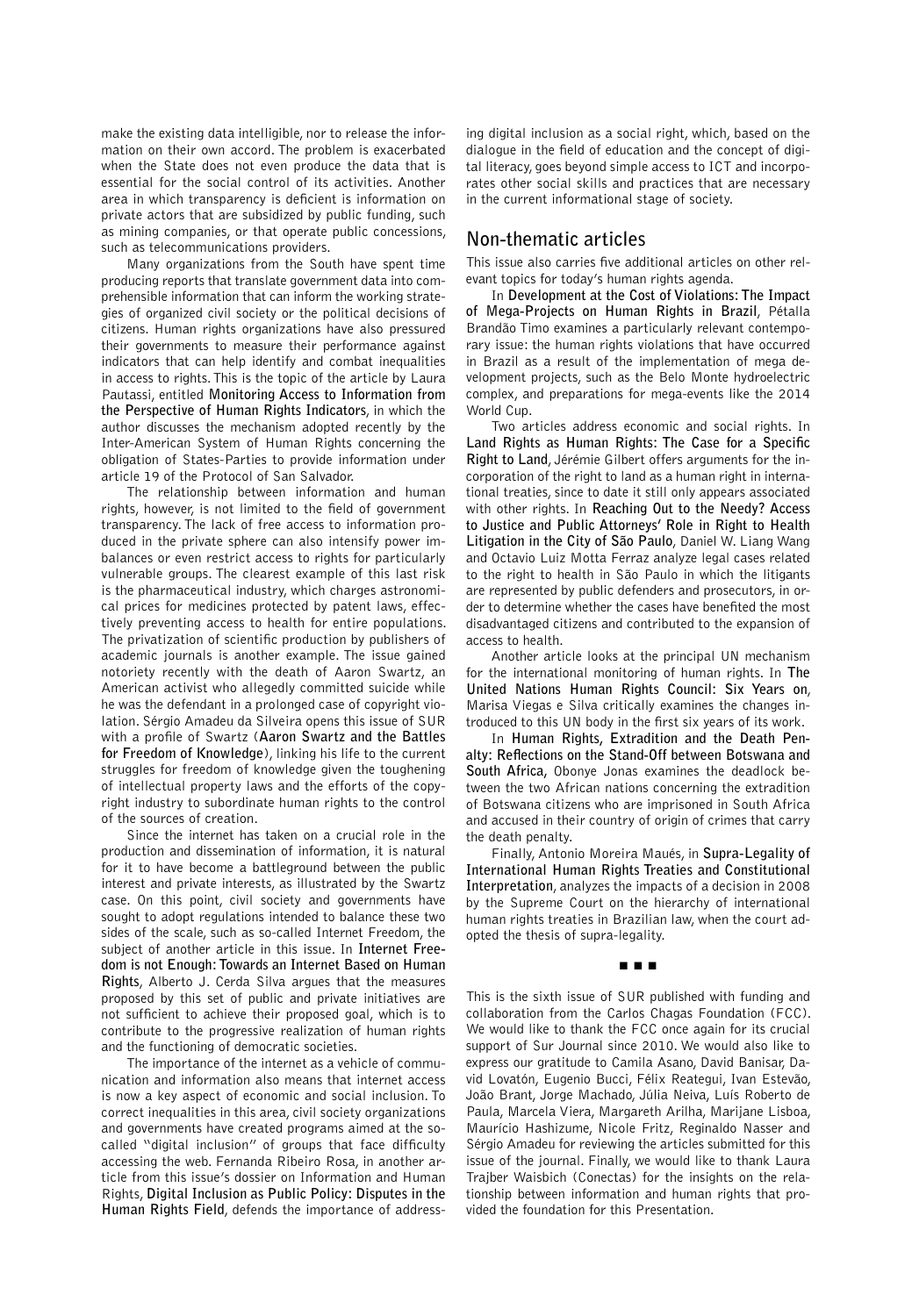

## FERNANDA RIBEIRO ROSA

Fernanda Ribeiro Rosa is a sociologist. She graduated from the University of São Paulo (USP) and has a Masters in Management and Public Policy from the Getúlio Vargas Foundation (FGV) with a dissertation on digital literacy. Her professional experience is centered mainly in the area of public administration, public policies, research and human rights.

Email: feferosa@gmail.com

## ABSTRACT

The main objective of this study is to examine digital inclusion as a field of State activity and public policies. We first examine some of the meanings attributed to digital inclusion and the public policy dilemmas that arise from them. We do this by referring to the discussions present in human rights literature, understanding the right to communication as one aspect of the issue. We subsequently defend the importance of approaching digital inclusion as a social right through the establishment of a dialogue with the field of education. We then present the concept of digital literacy, which looks far beyond access to ICTs, requiring that the social skills and practices necessary for society's current technological juncture be defined in order for them to become the focus of new public policies.

Original in Portuguese. Translated by Peter Musson.

## **KEYWORDS**

Digital inclusion – ICT – Human rights – Public policies – Digital literacy



This paper is published under the *creative commons* license. **ELES ESTAVIDE** This paper is available in digital format at <www.surjournal.org>.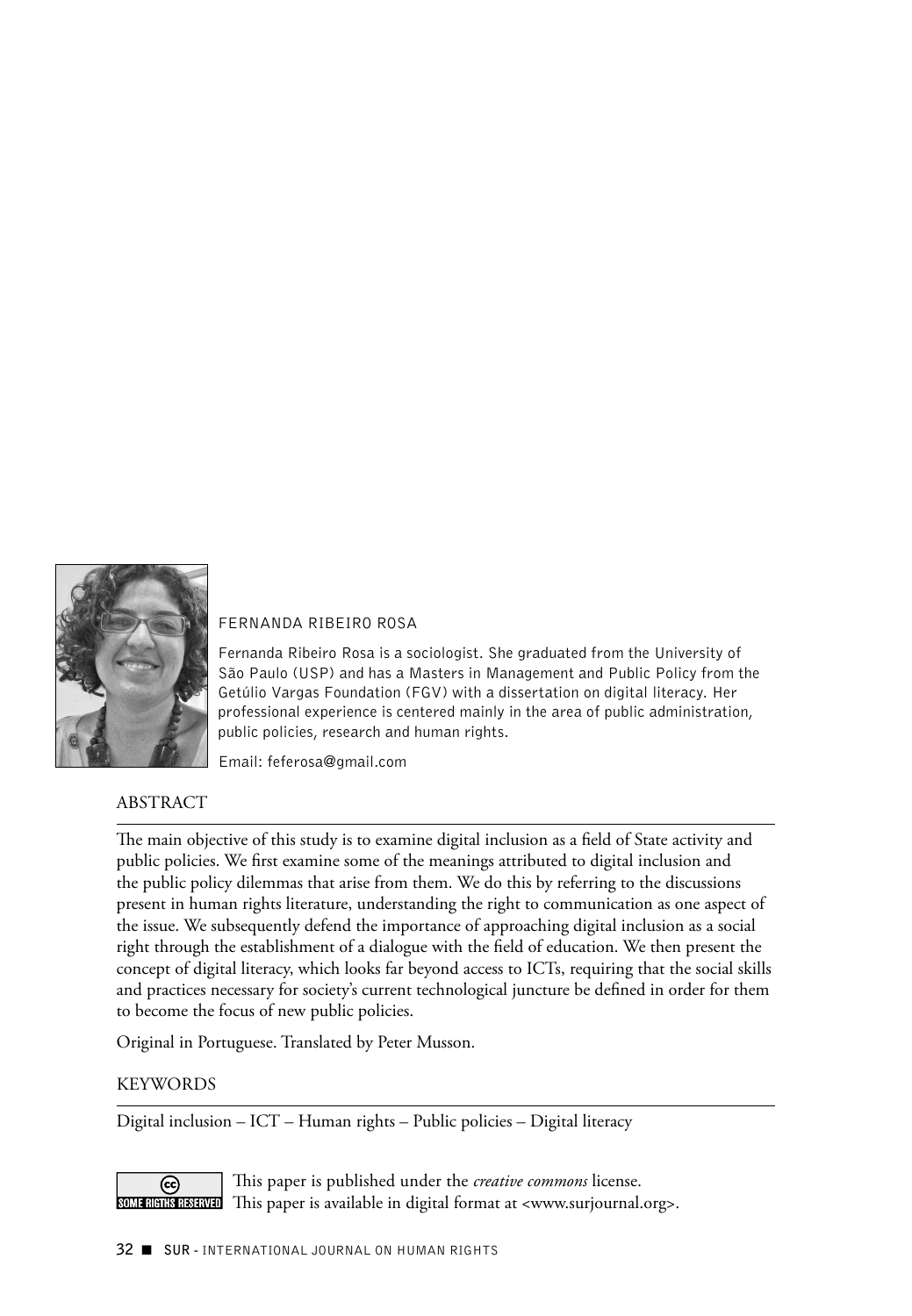# **DIGITAL INCLUSION AS PUBLIC POLICY: DISPUTES IN THE HUMAN RIGHTS FIELD\***

Fernanda Ribeiro Rosa\*\*

[...] the right to freedom of speech possesses little substance if, due to a *lack of education, there is not much to be said that is worthwhile saying and no means of making oneself heard if there is anything to say.*  (MARSHALL, 1967, p. 80)

## **1 Introduction**

In order to understand digital inclusion as a new field of State action and therefore, of public policies, it is crucial to observe that the term "digital inclusion" is involved in a wide-ranging dispute. Due to its objectives and the ways in which it is conceived, when viewed as one single concept, it transmits little of its complex field of meanings.

In this article, this field is examined on account of its richness on the one hand, and the difficulties that emerge in terms of public policy formulation on the other. It is not uncommon for digital inclusion to be understood as resulting from disputes involving innovations between corporations at the cutting edge of the technology market more than as a subject of public policy. It is also understood more as an issue that needs to be resolved 'naturally', expanding access to new technologies, and less as an area where the focus needs to be placed on the subjects, practices and skills necessary for their development.

Inspired by the dialogue with the literature produced in the field of human rights, and understanding the right to communication as part of it, we attempt to analyze the challenges faced by new information and communication technologies (ICT) as subjects of public policies. The results of the analysis lead to the necessity

*Notes to this text start on page 52.*

<sup>\*</sup>This article was produced in the first semester of 2013 with the support of the second edition of the Academic Production in Human Rights Incentive Program, a partnership between Conectas Human Rights and Carlos Chagas Foundation. More information is available at: http://www.conectas.org/revista-sur/ conectas-e-fundacao-carlos-chagas-divulgam-selecionados-para-o-programa-de-incentivo-a-producaoacademica-em-direitos-humanos?pg=2. The last access was in: May 2013.

<sup>\*\*</sup>I am immensely grateful for the support of the program team and, especially, for the orientation provided by Professor Sérgio Amadeu da Silveira whose comments were crucial to the final version of the article, while not holding him responsible for any possible errors.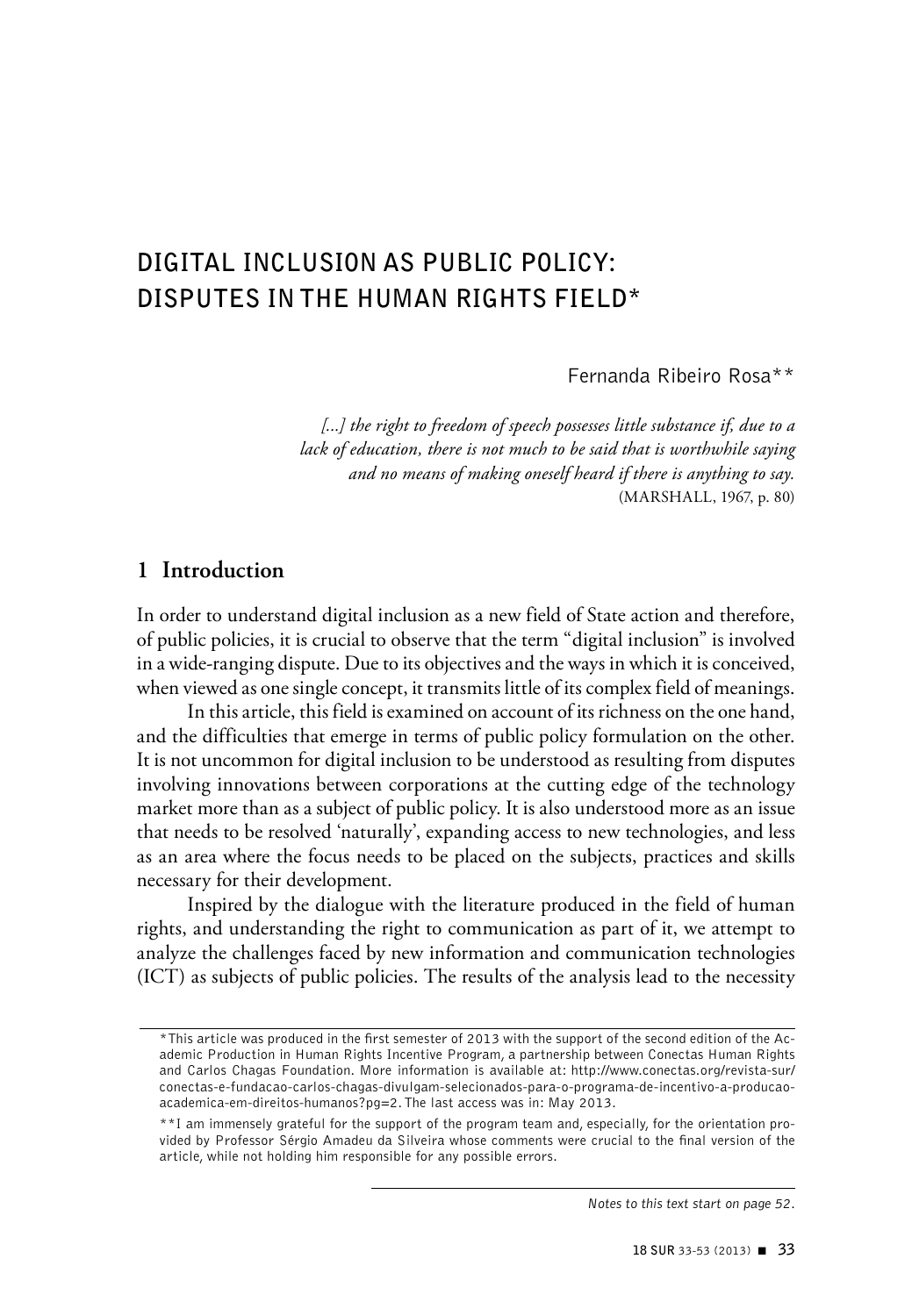of understanding of the field of digital inclusion as a dimension of citizenship. This understanding is encompassed in the concept of digital literacy, which focuses on the quality of access and the autonomy of the users as targets of government action.

The article begins by showing the context in which the field of digital inclusion emerged and the different roles played by the States in the development of telecommunications, as well as the massification of the new information and communication technologies (ICT). In this context, it is possible to identify different elements of policy among different countries, affording a view on how different visions of digital inclusion are applied. The ways in which human rights are conceived in each of these instances are good cues for understanding the differences.

Next, seeking an in-depth understanding of the disputes concerning the concept of digital inclusion as a human right, we have used public policy analytical models that emphasize "ideas", that is to say, values and concepts present in the universe of public policy disputes. After examining some assumptions behind these models, we attempt to understand conflicts and meanings which are often not explicit in the discourse of digital inclusion stakeholders but which nevertheless influence the choice for certain policies and not others.

In order to analyze these dilemmas, we use as a reference the example of the emergence of education as a new social right at the beginning of the  $20<sup>th</sup>$  century, when educating individuals became crucial to a new paradigm of economic development.

The article closes with a discussion of digital literacy as a crucial concept for channeling the struggle for recognition of digital inclusion as a social right and for promoting new public policies focused on the skills and social practices needed for the formation of autonomous citizens in contemporary society.

## **2 Digital inclusion: meanings that emerge in a new field of State activity**

The incorporation of digital inclusion into the field of public policy is recent, especially when it is compared to other social policies, such as health and education, or infrastructure policies, such as telecommunications (MORI, 2011). In this context, the meaning of digital inclusion has become the object of dispute. In addition to defining a multi-faceted field – whose aggregating factor is the focus of new communication and information technologies (ICT), among them computers, cell phones and most importantly, the Internet -, digital inclusion is a term used to describe different actions, programs, and public policies geared towards ICT. Consequently, seeking to understand this concept in a plural way is not overzealous or mere faddism, neither is it uncommon to come across references to the idea of "digital divide/s" in opposition to different kinds of inclusions (BARZILAI-NAHON, 2006).

Castells stresses the importance of the great technological advances experienced at the end of the  $20<sup>th</sup>$  century, which have given rise to the more recent "technological revolution" of humanity, "bringing about a pattern of discontinuity in the material bases of the economy, society and culture" (CASTELLS, 2005, p. 68). As an example of this extraordinary process, in the United States it took four years for the Internet to reach 50 million users, while it took thirteen, sixteen, and thirty-eight years respectively for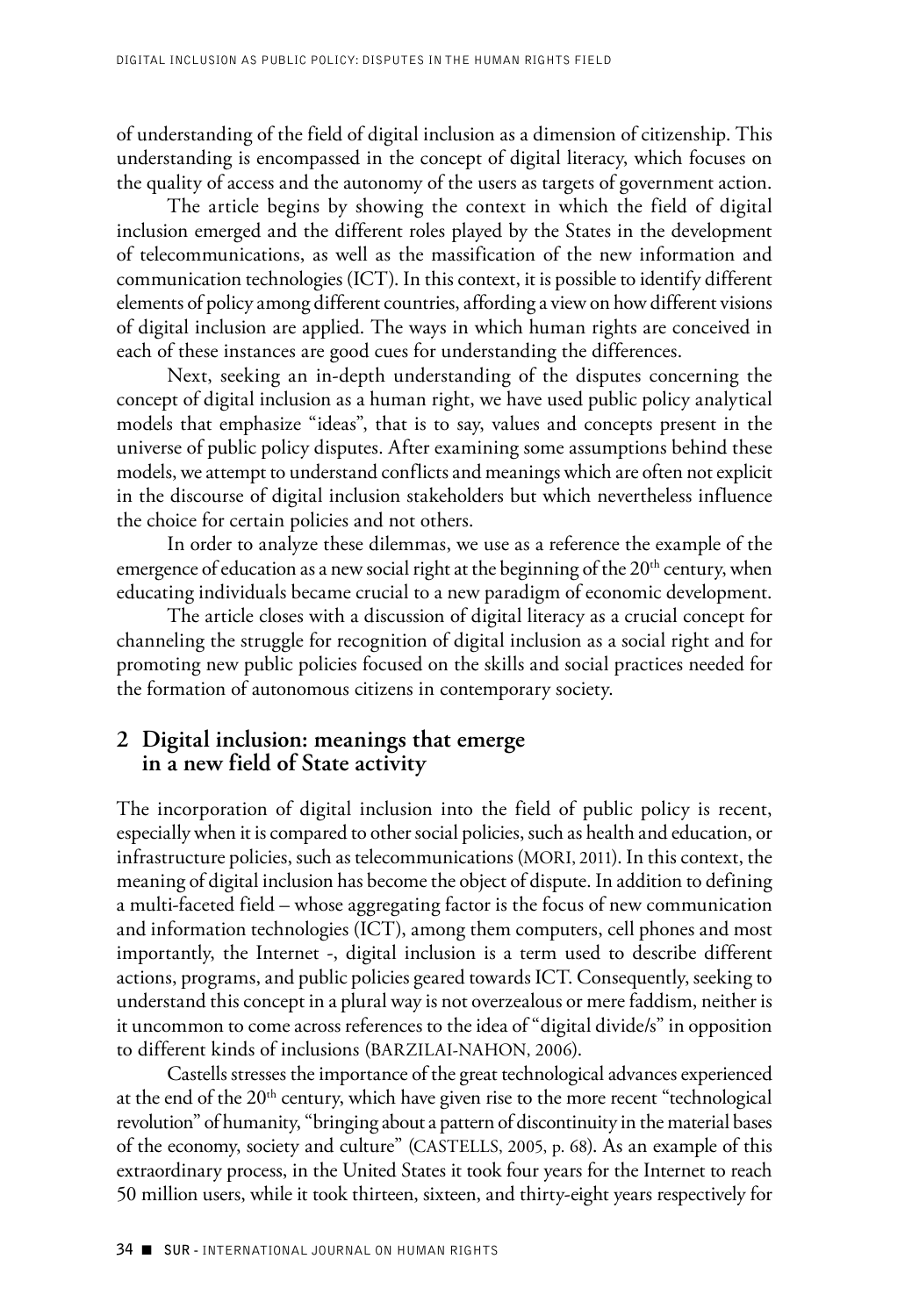the television, computer and radio to reach that many users (TAKAHASHI, 2000, p. 3).

Despite its capillarity and the acknowledgement of its importance, the distribution of new ICTs has never been equal; on the contrary, it has reproduced a pattern of inequality, first reaching regions where capitalism is at its most advanced and groups which live under the most favored socio-economic conditions. As an example, figures provided by the Brazilian Institute for Geography and Statistics – IBGE - for 2010 show that while in Africa the average of Internet users vary, depending on the region, from 6 to 10 per 100 inhabitants, in South America, the average is 33 users per 100 inhabitants. In North America (the United States and Canada) the average has already risen to 80 users per 100 inhabitants, and in Western Europe there are 82 users per 100 inhabitants.<sup>1</sup> It is against this background that the significance of ICTs in the social structure has become an issue, in which a viewpoint emerges contrasting those who participate with those at the margin of utilization of the new technologies and the ensuing benefits of these transformations. This process has become known internationally as the *digital divide* or *digital gap.* In Brazil, we have translated this as 'exclusion' (*exclusão*) or 'digital breach' (*brecha digital*), and its opposite – which carries a positive meaning - is known as digital inclusion (*inclusão digital*). In English-speaking countries, where it is less commonly used, it is known as *digital inclusion*.

Mori (2011) finds in international literature the word 'divide' meaning misunderstanding, division between parties or the segregation of social groups, which harks back to the **civil rights** struggles in the United States in the 1960s. It could be said that inclusion is related to debates often concerned with economic, political, social, cultural, and gender inequalities (MORI, 2011, p. 34). In Brazil, the word "inclusion" is also loaded with meaning, given the struggle for social rights set against a historically unequal society, marked by dictatorial regimes during which important advances have been witnessed in the field of social rights in the  $20<sup>th</sup>$  century, despite the limits imposed on civil and political rights (CARVALHO, 2012). Such struggles have disseminated the idea of "social inclusion," mainly from the middle of the 1970s, as a result of the birth of "new social movements" which to a large degree influenced the content of the 1988 Constitution, known as the "Citizens' Constitution" (SILVA; YASBEK; DI GIOVANNI, 2004, p. 22). In this context, it does not appear to us that it was by chance that the concept of digital divide – historically more germane to the discussions concerning civil rights – has been the one to prevail in the United States, a country whose society is founded on egalitarian ideas, independence, and personal initiative (KOWARICK, 2003, p. 63), while in Brazil, the concept which is taking form is that of "digital inclusion", marked by the struggle for socials rights, which have historically featured prominently in the country.

## **3 Different concepts**

Throughout the years, the issue of digital inclusion versus exclusion has been approached in different ways, distancing itself from binary logic – having or not having access - with the progressive realization that several possible gradations exist, (WARSCHAUER, 2006) or the concept of "digital inequality" among users (DIMAGGIO; HARGITTAI, 2001).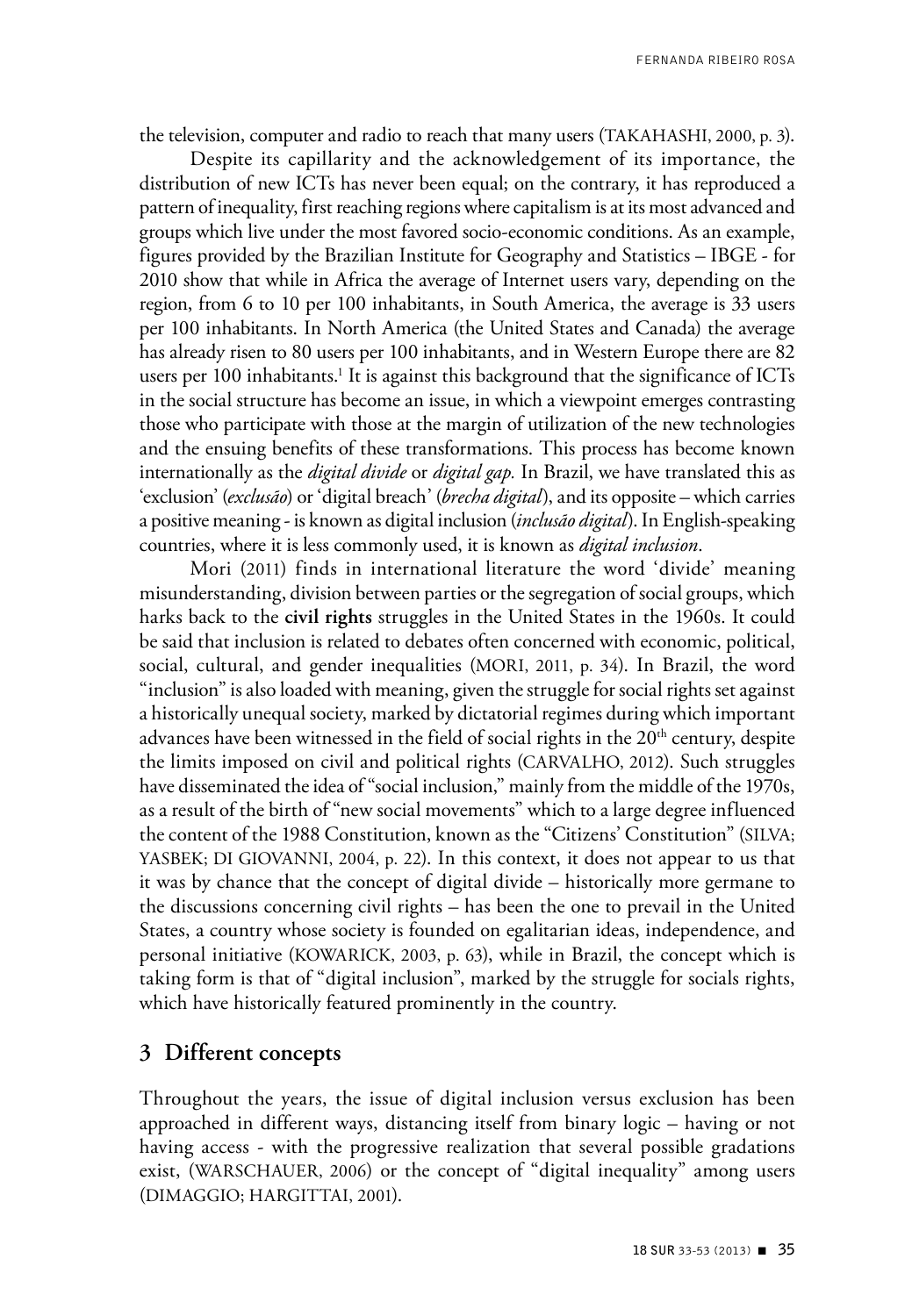In a bibliographic survey, Mori (2011) identifies three dimensions in which the concept of digital inclusion may be understood: as "access," as "basic digital literacy," or as the "appropriation of technologies." The first focuses on the distribution of goods and services to guarantee access to infrastructure and ICTs. The second dimension focuses on basic ICT skills, which allow the individual to make use of these technologies; and, in this case, both access to the physical means and academic literacy are the necessary requirements for it. The third dimension adds a step to so-called basic digital literacy: more than knowing how to use ICTs, individuals must develop an understanding of the new means that enables them to "own" these resources, "reinventing their uses, and not being mere consumers" (MORI, 2011, p. 40).

Although this last dimension may be understood as a conceptualization of digital inclusion, it has been called by different monikers by some authors concerned with highlighting the sense of appropriation of new technologies, as well as the one of autonomous development of individuals confronted with them, that it encompasses. This is why Schwartz (2006) calls the process that enables individuals to use technologies for building knowlegde "digital emancipation". Silveira (2008) uses the concept of "autonomous digital inclusion", understanding that both individual knowledge and infrastructure – which is the target of the logic of market competition - are inseparable from the expected autonomy. Warschauer (2006) also discusses the difficulty of encompassing the idea of a form of social development that is greater than mere physical access to computers and connectivity within the concepts of "digital inclusion-exclusion".

Another concept that emerges is that of digital literacy (SILVA et al., 2005; BUZATO, 2009; ROSA; DIAS, 2012). It originates in the field of education, in which literacy means more than merely being able to read and write and includes the ability to apply knowledge within a context (SOARES, 2004).

*Although common sense defines literacy as an individual skill of being able to read and write, theoreticians of the "new literacy" prefer a more wide-ranging definition, which takes into account social contexts of practice associated with literacy [...] that which is considered as skilful reading or writing varies widely according to historical, political and socio-cultural contexts.* 

(WARSCHAUER, 2006, p. 65-66).

As regards ICT, this approach assumes that a digitally literate individual goes beyond dexterity when using digital tools, and is able to find a social use for ICT skills in their day-to-day life, acting in a conscious manner according to their needs. Thus, it can be seen that digital literacy is **not to be confused** with the idea of basic literacy, which is more geared towards initial technological skills.

We shall return to this theme further on, but let us now turn our attention towards the greater scope and political content established by the line of thought that defends digital inclusion as the appropriation of technology.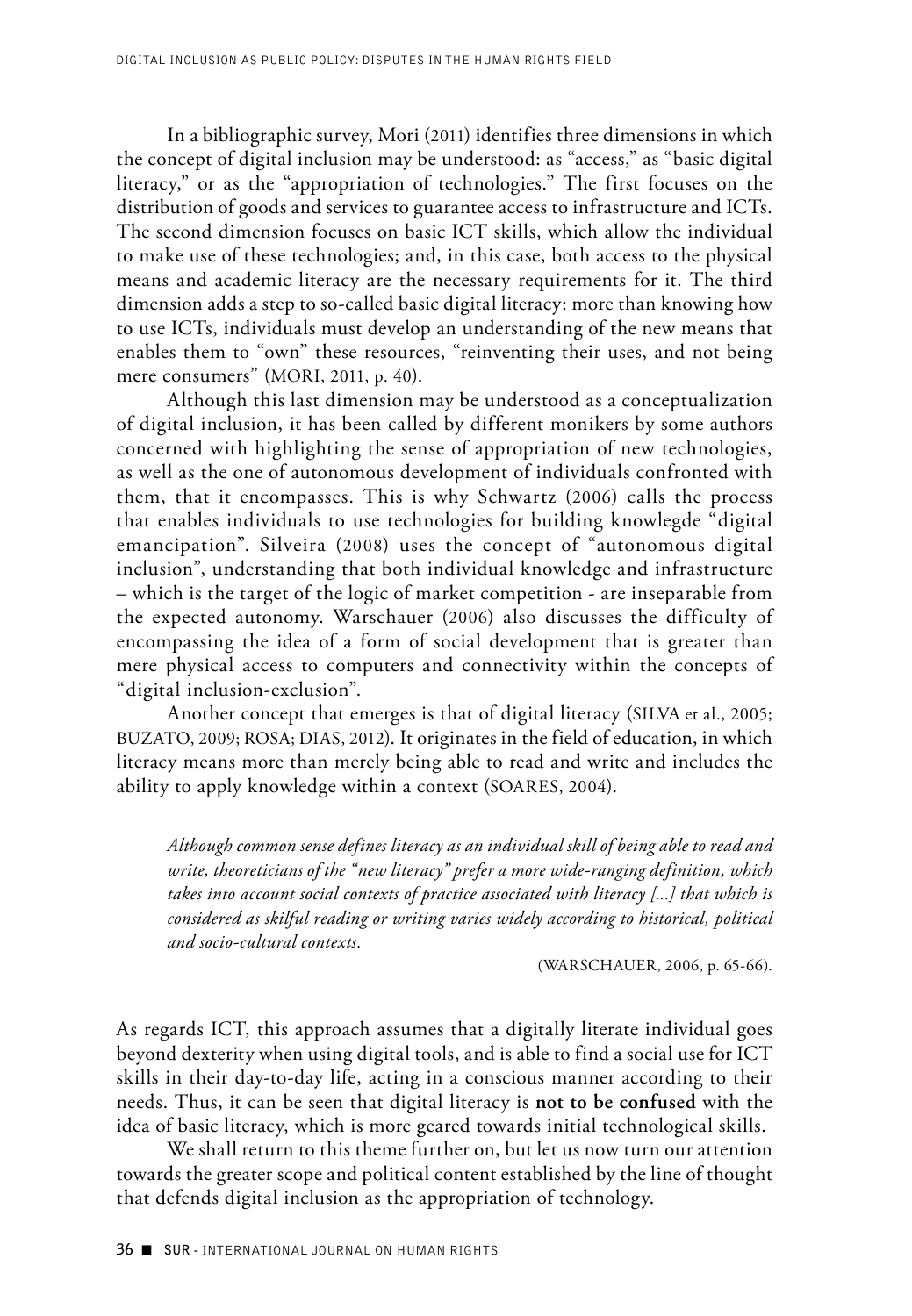## *3.1 Various goals*

Besides the various meanings associated to the concept of digital inclusion, it is also important to pay attention to the various purposes linked to it. As Mori (2011) notes, they are: digital inclusion as an element of economic development; as a solution to social problems; and as a tool for the multidimensional development of the individual, relating to the guarantee of citizen rights.

The approach advocating that economic development is a goal of digital inclusion is founded on the perceived need to give workers skills to increase their opportunities on the marketplace. The line of thinking associating digital inclusion with the solution of social problems bets on the power of technology as a catalyst for change and seeks to make digital inclusion synonymous with social inclusion. According to the author, however, this thinking implies a technological determinism, because it attributes to technology the power to solve problems of very different natures.

Finally, the approach relating digital inclusion to citizen rights is centered on the actors and focuses on the use of ICTs by individuals and communities in various daily activities, in ways that improve their quality of life. It takes into consideration the various dimensions surrounding these individuals and communities as well as the ICTs.

It should be noted that authors advocating for digital inclusion as the appropriation of technologies, discussed above, tend to see the goal of digital inclusion as the fulfillment of rights. Silveira, for example, argues that "[...] it is crucial that people be cognitively skilled, enabled to seek the satisfaction of their needs and the defense of their rights at the same speed as the elites" (SILVEIRA, 2008, p. 37).

In the light of this summarized explanation, it seems clear that digital inclusion appears as a new field of action in societies at the end of the  $20<sup>th</sup>$  century. The question here is not whether new technologies are important or insignificant – although the way in which they are used, as well as the actors who take advantage of their effects, are the subject of some criticism. (CASTELLS, 2005; SILVEIRA, 2012). The main point in the debate which we identified above concerns **what is understood by digital inclusion** (access, digital literacy or appropriation of technology) **and what is its goal** (economic development, solution of social problems or fulfillment of rights), so that citizens may enjoy minimum standards that enable them to develop themselves, within a social scenario which requires the ability to use and the knowledge of new tools and digital resources. Despite partnerships with non-governmental players for technological development and expansion of access in different countries (TAKAHASHI, 2000, p. 33), as well as the strong presence of markets, producing ever more accessible digital tools, digital inclusion, principally in its sense of access to infrastructure, has gained the status of government action in various ways.

## *3.2 Different approaches, universalization and focalization*

An example of a scenario in which the State's active role is highlighted was the defining of Internet access as a basic right by the French Constitutional Council in a pioneering move, in 2009. Also in France at the end of the 1970s, the *Minitel* system, which connected a screen to telephones, was developed and distributed free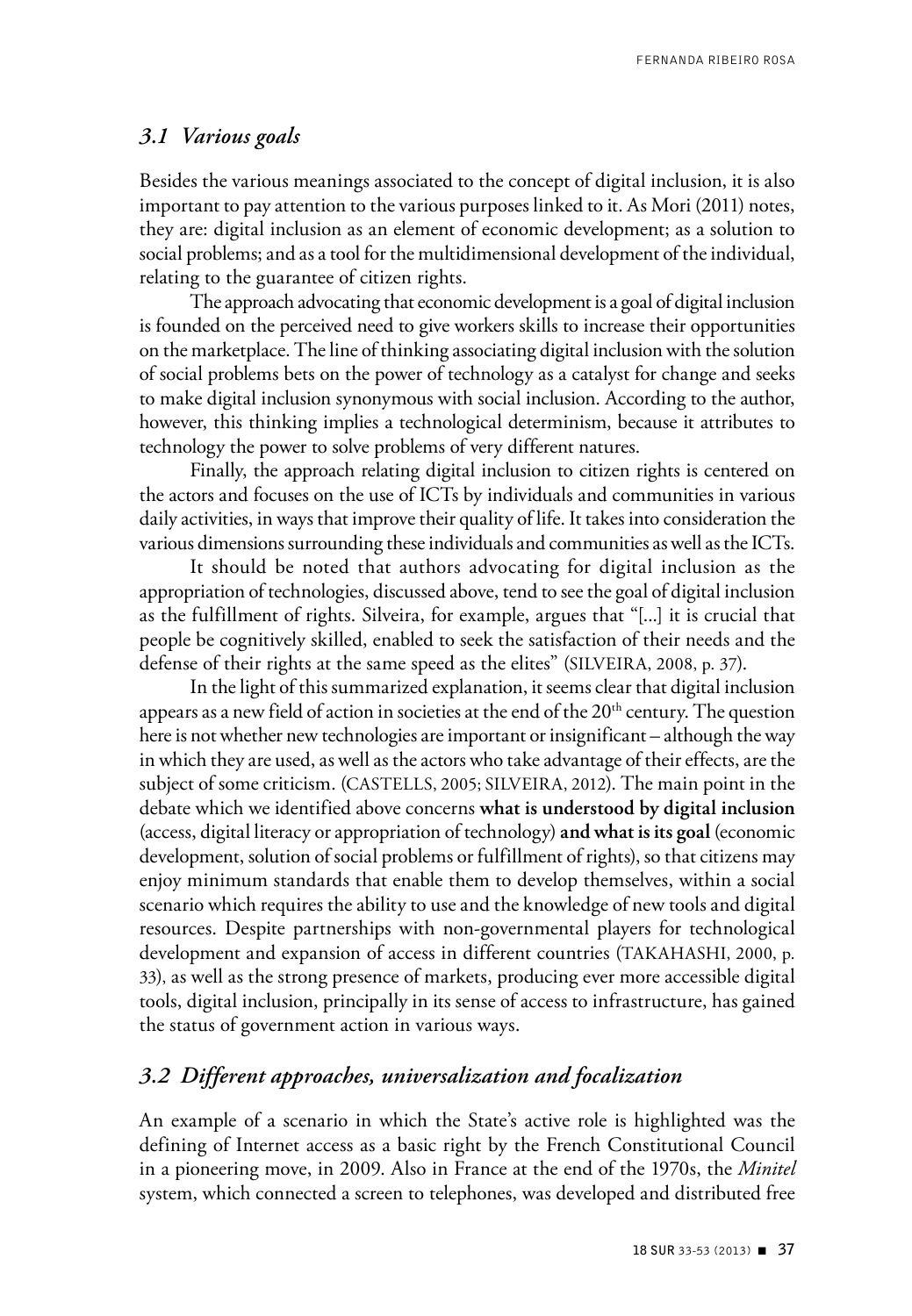of charge by the government-owned telecommunications agency. For one of the agency's employees, the goal of the *Minitel* was: "[...] to computerize French society and assure France's technological independence" (SCHOFIELD, 2012). The device also offered services such as access to medical test results, banking, travel reservations, chats etc. In 1982, it was rolled out nationally and, in the 1990s, it was still used by over 25 million people. Curiously, the *Minitel* only strated to become extinct in 2012, thirty years after its launch, due to its evident limitations compared to the Internet (SCHOFIELD, 2012).

Another experience of State-sponsored technology is the first *tele-cottages*, made available by Scandinavian governments since 1985, as spaces to provide communications to small towns and rural villages. The object of this action, initially set up in Sweden and Denmark, was more social than technical, and came to be known as the *Scandinavian model* of telecenters, as opposed to the *Anglo-Saxon* model. The latter was based on telecenters owned jointly by the public and private sectors, without any focus on vulnerable populations, such as with the first model. The goals of the Anglo-Saxon telecenters were more commercial. Its aims were to provide public access to the most modern technological resources available, to offer courses for businesspeople and workers, and hire out rooms for those wanting to work outside the home, but who did not have an office or tools to do this, in an incentive to telecommuting (MOLNÁR; KARVALICS, 2002).

The Brazilian Communications Ministry in recent years has also provided support to the implantation of public and community telecenters in areas were access is difficult, through cooperation agreements with social organizations. In addition to furniture, equipment, and broadband Internet access, the government offers training grants to local monitors in partnership with non-government organizations (NGOs).2

Other countries offer examples involving different players and implantation strategies. In the United States, Computer Technological Centers (CTC) – maintained since the 1990s by non-governmental organizations and subsidies from universities and business – provide access and training courses in ICTs for vulnerable populations with support from sector giants, such as Apple and AT&T. Although this American case does not involve the State, it is interesting in that it highlights the differences in program design, as well as the non-exclusive character of players who might be responsible for digital inclusion activities. Despite the differences in their design, telecenter programs in Brazil and the United States are similar to the Scandinavian model in that they focus on people with little or no access.

Although these programs are obviously not representative of *all* digital inclusion policies in these countries, they offer a panorama of various possible ways of responding to social demands. At the same time, these experiences are examples of differences both in program conception and in the roles that can be played by the State, which leads to the important debate on universalization and focalization of public policies. In the French example, the role of the State is universal, while the cases chosen from Scandinavia, Brazil and the United States are examples of focalized programs. There are two distinct concepts behind these choices: universalization presupposes that a given good or service is a **right**, and, therefore, the State must guarantee that the whole population has access to it; focalization, on the other hand,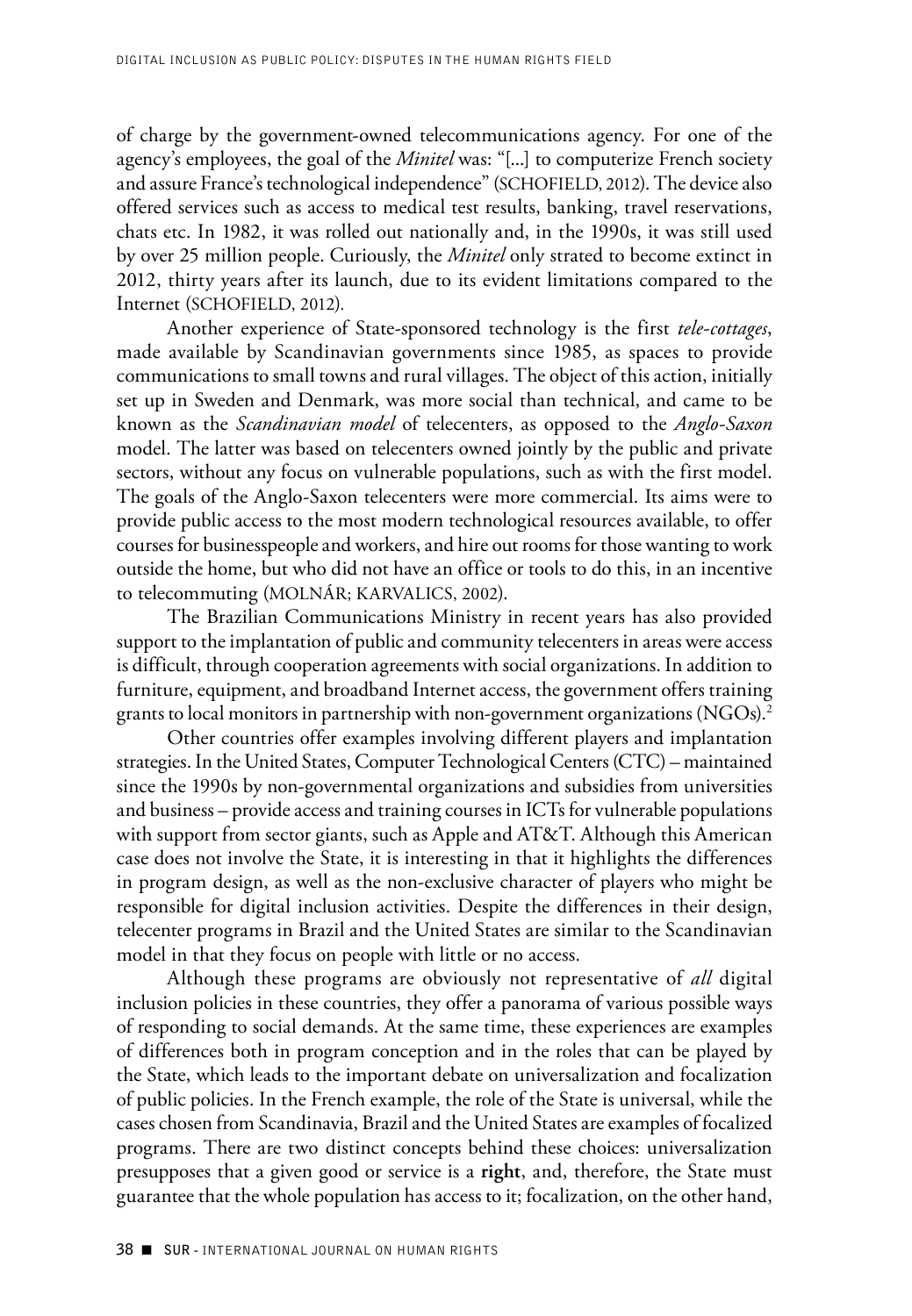sees a good or service as a **capacity**, meaning that the State must provide it only to those unable to obtain it through their own means.

The choice for one approach or another is conditioned by the historical construction of options and political paradigms, as well as by the presence of players (BÉLAND; HACKER, 2004). Although digital inclusion is a recent field, the various ways of conceiving it dialogue, explicitly or not, with a territory of meanings concerning either civil rights, social rights or political rights, depending on the approach.<sup>3</sup> They form a territory of "ideas" (FARIAS, 2003; KINGDON, 2011) that plays an important role in the trajectory followed by the field of digital inclusion as a public policy.

## **4 Why observe "ideas" and arguments in the analysis of public policy**

We understand "ideas" as "the affirmation of values, [...], causal relationships, [...] solutions for public problems, symbols and images that express public and private entities, as well as worldviews and ideologies" (FARIAS, 2003, p. 23). This concept forms the basis of public policy analytical models that highlight the role of ideas and knowledge. For Kingdon (2011), ideas may be more important than pressure groups in the choice of a particular political agenda. He states: "The content of the ideas themselves, far from being mere smokescreens or rationalizations, are integral parts of decision-making in and around government" (KINGDON, 2011, p. 125). This means that, in decision-making processes, analyzing the ideas at play in the arena – beyond strategies, influence and pressure - is a significant step for understanding both the selection of alternatives to compose the political agenda and the formulation of the policies themselves.

In seeking to understand the complex universe of policy-making involving digital inclusion, with the goal of discerning the paradigms or themes about which there is confrontation and convergence of ideas in decision-making processes, **the field of ideas of human rights stands out**.

Firstly, as we have already seen, to speak about digital inclusion/exclusion or about a digital means to allude to meanings linked to rights: in Brazil, inclusion/ exclusion is a vocabulary used in the fight for social rights; in the United States, *divide* reminds us of the struggle for civil rights. We have also seen that the field of rights is explicitly referred to in some approaches to digital inclusion, such as the one that sees it as a right of citizens. Moreover, the contrast between universalization and focalization in digital inclusion policies makes clear the dilemma over whether access to and use of ICTs is a right of all, to be provided by the State, or constitutes an individual responsibility, meaning that the State needs to act only to support those do not use it and do not have access to it.

Another evidence that the human rights field strongly influences discussion on digital inclusion is the existence of movements that fight, on the one hand, for freedom of expression, in the field of civil rights, and on the other, for the democratization of communications media, as social and political rights. Such movements include new ICTs in the debate on access to media, disseminating different views of digital inclusion in this disputed territory.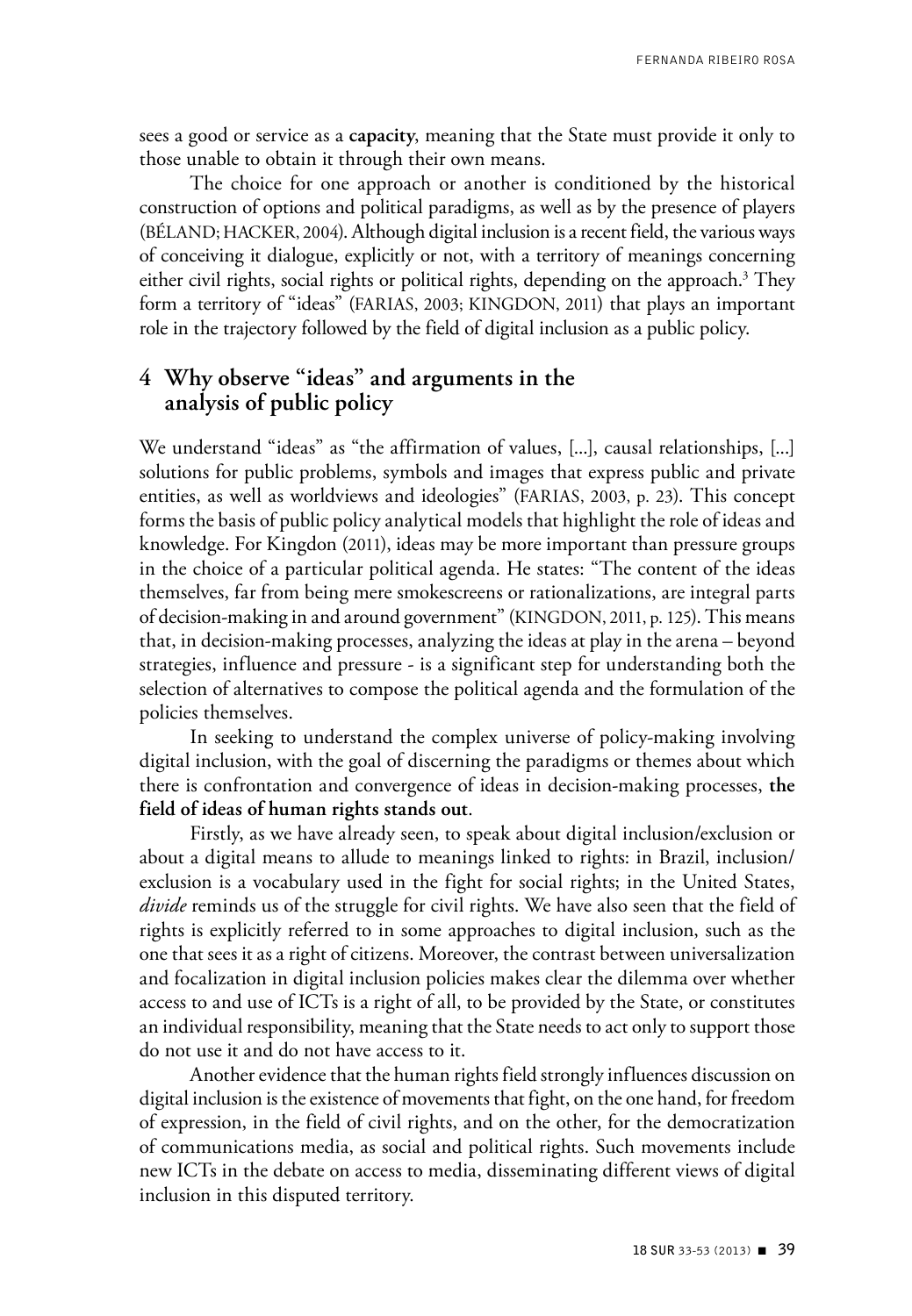Nevertheless, the recognition of something as a right does not mean an absence of impediments to its achievement, given that human rights are an ideal, and, in some ways reflect what a society should be and not what it is. For this reason, due to its peculiar characteristics, the rights field becomes fertile ground for clashes in the political arena, and the themes pertaining digital inclusion, as we shall see, are a good example of this.

## **5 Human Rights: spaces for discussing meanings**

## *5.1 An approach to protection of individual freedoms: ICTs as a means*

As stated in article 19 of the Universal Declaration of Human Rights, "Everyone has the right to freedom of opinion and expression; this right includes freedom to hold opinions without interference and to seek, receive and impart information and ideas through any media and regardless of frontiers" (NAÇÕES UNIDAS, 1948).

In addition, article 13 of the American Convention on Human Rights (Pact of São Jose, Costa Rica), in effect since 1978, states that:

*Everyone has the right to freedom of thought and expression. This right includes freedom to seek, receive, and impart information and ideas of all kinds, regardless of frontiers, either orally, in writing, in print, in the form of art, or through any other medium of one's choice. [...] The right of expression may not be restricted by indirect methods or means, such as the abuse of government or private controls over newsprint, radio broadcasting frequencies, or equipment used in the dissemination of information, or by any other means tending to impede the communication and circulation of ideas and opinions.* (ORGANIZAÇÃO DOS ESTADOS AMERICANOS, 1969, *emphasis added*).

In a more recent document, published by the OAS in 2009 through the Inter-American Commission on Human Rights (ICHR), titled *A hemispheric agenda for the defense of freedom of speech,* one can see an example of the way the debate has developed around the right to freedom of expression. Firstly, this right is associated with the function of protecting the individual right of each person "to share with other people one's own thoughts and the thoughts of others" (COMISSÃO INTERAMERICANA DE DIREITOS HUMANOS, 2009). Secondly, the importance of freedom of expression is attributed to its "structural relationship to democracy" (COMISSÃO INTERAMERICANA DE DIREITOS HUMANOS, 2009). Finally, freedom of expression is credited with being "an important instrumental function, as it is an essential tool for the exercise of all other fundamental rights" (COMISSÃO INTERAMERICANA DE DIREITOS HUMANOS, 2009), such as the right to participation, education, and religious freedom. Therefore, "given the important instrumental role it plays, this right is located squarely in the center of the hemisphere's system for the protection of human rights" (COMISSÃO INTERAMERICANA DE DIREITOS HUMANOS, 2009, our translation).

We can see in the international documents dealing with the defense of freedom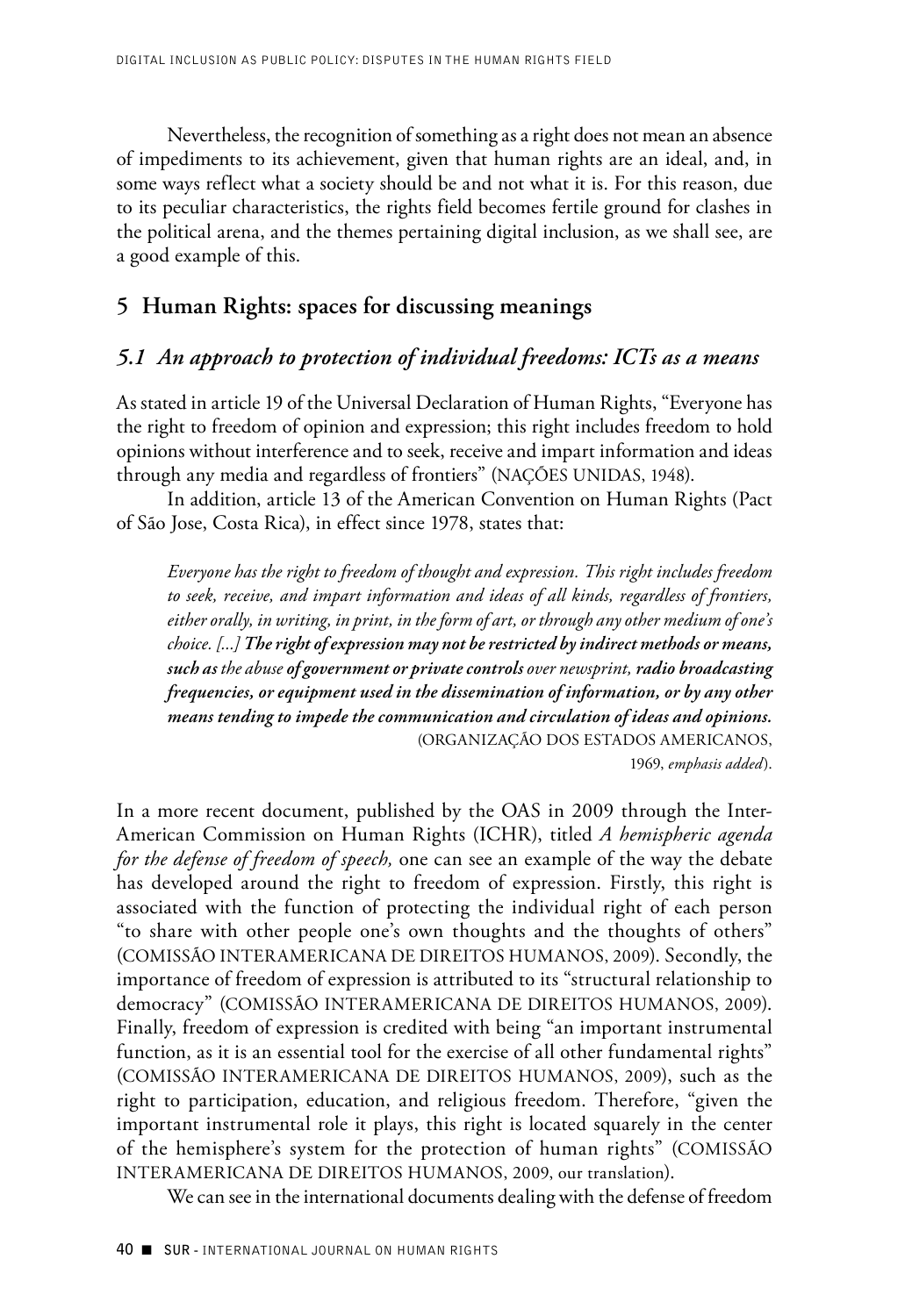of expression the construction of this defense as a **civil right**, protecting the individual. In this context, ICTs, understood as a **means for exercising this right**, gain relevance, and access to them becomes a necessary condition because of their potential and growing popularity as means for disseminating ideas.

## *5.2 Approaching the defense of political and social rights: ICT as spaces of power*

According to Spenillo (2008), the right to communication gains strength as a collective right in Brazil and internationally at the beginning of the  $21^{st}$  century, when communication acquires an important role and multiple demands emerge for its questioning and recognition as a right. In this context, ICTs are seen not only as a means that must be accessed, but also as spaces of awareness-raising and power. **Focus on access** to new technologies becomes insufficient.

*The freedoms of information and of expression currently in question are concerned not only with access of individuals to information as receptors, nor with the right to express oneself by 'any means' – which sounds vague and does not guarantee, for instance, access and control by citizens to the mainstream media – but with ensuring the right of citizens and of their collective organizations to access means of communication as emissaries – producers and broadcasters – of content.* 

(PERUZZO, 2005, p. 278-279).

*The television and the Internet are, as well as communication practices, far-reaching means of communication maintained by private or public companies which act politically as established players who foster, sustain and hold powers in the current system. It is, therefore, against them that one must fight right of communication for all.* 

(SPENILLO, 2008, p. 15).

The concept found in these excerpts, which reformulates the idea of freedom of expression, aligns itself with the concept of *media literacy*, which requires individuals that are discerning when faced with traditional written and audiovisual sources, such as television and radio. More recently, it has also incorporated an expectation of the emergence of more active users, who are less consumers of information than participants in the construction of information in the Internet enviroment. As pointed out by Livingstone (2002, p. 2), "[...] media literacy is not reducible to a characteristic or ability of the user, but is better understood as a coproduction of an interactive engagement between technology and user."

Some authors discussing the characteristics intrinsic to the new technologies and the risks of their usurpation have described which are the necessary conditions for the maintenance and expansion of Internet freedoms and for the appropriation of technologies that warrant the right to communication. "Asymmetries" due to the speed of the networks and the neutrality of the information circulating through them can strongly impact the environment so that autonomous individuals can play an important role in the digital media, whether to browse freely and create contents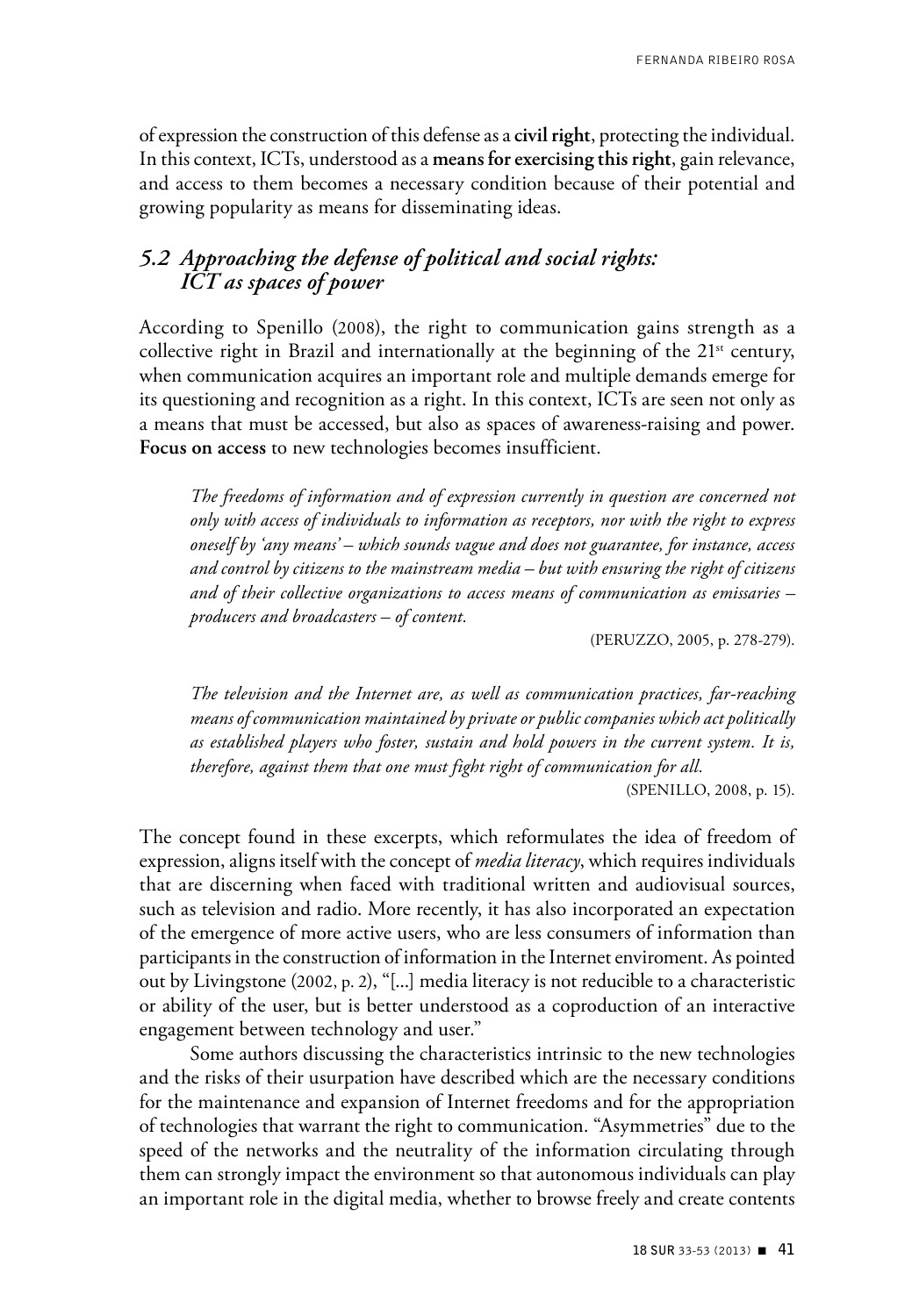of their own interest, or to alter standards, create solutions and innovate existing technological resources, independently of large corporations (SILVEIRA, 2011).

Complementing this picture, which shifts the approach on the role of ICT in societies, the civil society mobilization campaign *Communication Rights in the*  Information Society (CRIS),<sup>4</sup> plays an important and original role, by broadening the discussion to the area of human rights after the World Summit on the Information Society, sponsored by the United Nations in the 2000s.

The campaign defends four pillars to sustain the above-mentioned right: communication in the public sphere, which deals with the debate over political participation in society; knowledge of communications, which involves knowing how knowledge generated by society is communicated or blocked, benefiting certain groups; civil rights in communication, in defense of individual freedoms by means of communication and, finally, so-called cultural rights in communication, which involve communication between different cultures and identities, at the individual and social levels.

Under this approach, communication is understood as a right that goes beyond the field of civil rights, progressing in terms of political and social rights by including political participation and cultural rights. ICTs are not only the means for advancing them, but are themselves the object of the dispute for appropriation.

## *5.3 ICTs as means versus ICTs as spaces of power*

By confronting the two approaches presented above, it is possible to conclude that defending the right to communication on the basis of freedom of expression, and considering ICTs as the means for exercising this right, presupposes, in Marshall's (1967) terms, an equality of status in a context of power inequality – an independent blogger complaining about a media group, for example, would express the full use of this freedom. But when one expands the debate, as some authors do, to question the ways in which ICTs are appropriated by users, as well as their degree of ability to use these technologies, one threatens the established social structure, entering into a dialogue with social rights and even progressing beyond them, if we consider that, historically, social rights have not been aimed at altering the social structure.<sup>5</sup>

In this sense, someone who learns how to use the new technologies in a critical and independent way may, depending on his degree of literacy, question standards and formats and create new solutions outside the market. There are no logical limits to its development. This observation shows how crucial are the arguments that, in the disputes over the meanings of digital inclusion, see ICTs as spaces of power and broaden the meaning of defending freedom of expression. Converting such ideas into public policies becomes, by this mode of argument, an even greater challenge.<sup>6</sup>

In this scenario, the debate leaves the exclusive field of civil rights, whose historic ideal is State abstention, to include the field of social rights, based on the expectation of active behavior by the State (MATTEUCCI, 2004). This has direct consequences on the disputes over public policy agenda-building and design that could arise from this scenario, as well as on which players that might be involved in them and which should be the goals of such activities.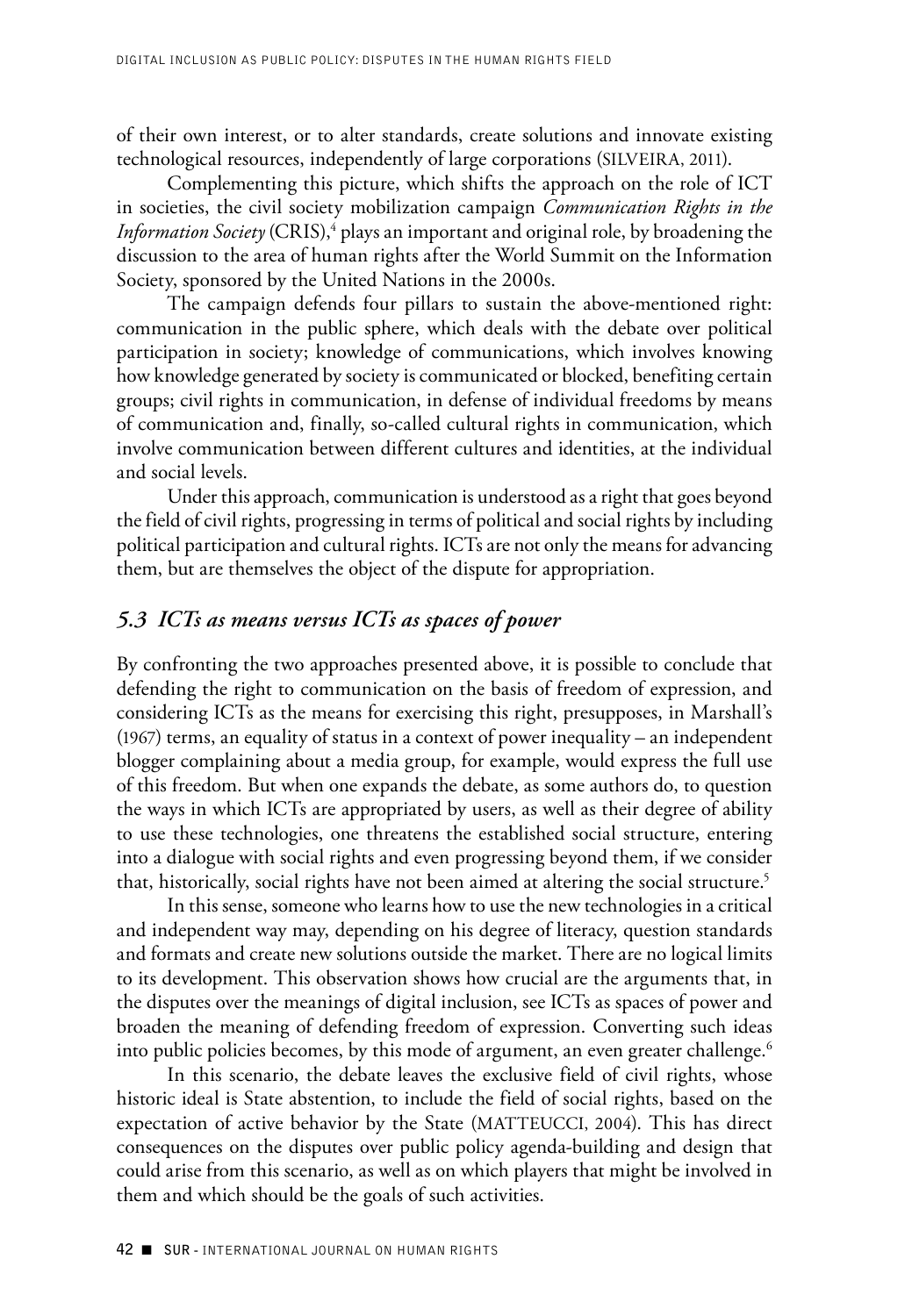We are not dealing only with enabling access to ICTs, but rather with providing it. In this case, the defense of ICTs as spaces of power can make room to the inclusion of independent access to ICTs and digital literacy for all citizens, in order to provide them with tools to appropriate the technology and exercise their civil rights in the context of their lives. Brought to the limit, this approach creates the conditions for advocating for digital literacy to be included in the school curriculum. This would be the crucial moment in which digital inclusion would reach the status of a social right. But there are various challenges to be overcome before this can happen.

## **6 Digital literacy as social right**

## *6.1 Why digital literacy*

We have seen that there is much literature arguing for and many movements and social organizations demanding an expansion of the concept of digital inclusion to include, at the infrastructure level, the guarantee of independent standards in the area of ICTs, and at the social level, autonomous individuals able to appropriate these resources.

This paper is aligned with such a view, but recognizes that the discussion is still limited to communities of cyber-activists and specialists, while most of the population is unaware of the conflicts over ICTs. This makes it difficult to increase pressure for effective public policies and regulatory frameworks dealing with these issues. We feel it is of fundamental importance that efforts to disseminate these issues be done via education, because we see it as the most consistent route, and with greater potential for transformation.

Digital literacy is not a meaningless neologism, but a concept with a history in the field of education. It enables one to foster discussion, in educational terms, of the complex world of new technologies, and to contribute to a society that is capable of both using the new ICTs and of thinking critically about the impacts they produce. In this way, its advocates aim to contribute to the formation of a society capable of building the conditions to reach "digital emancipation" of individuals (SCHWARTZ, 2006) and "autonomous digital inclusion" (SILVEIRA, 2008). Digital literacy can therefore be seen as a synthesizing element that brings with itself the environment best suited for its dissemination: schools.

Educating citizens for making use of ICT tools and developing themselves in their own particular roles should be the key to effective and permanent digital inclusion, viewing it from a rights-based, multidimensional perspective (MORI, 2011), with focus on the users. This education is necessary not only for exercising freedom on the Internet, but also for the autonomous development of individuals, as we have already discussed. It is also crucial for the social, economic, and democratic development of countries, which, when faced with technological changes, increasingly depend on citizens who can adequately use their ability to communicate, coexist, and appropriate the ICTs. Not focusing on this fertile public policy space could mean increased inequality between individuals and societies, within in a context in which the concept of citizenship is undergoing transformation.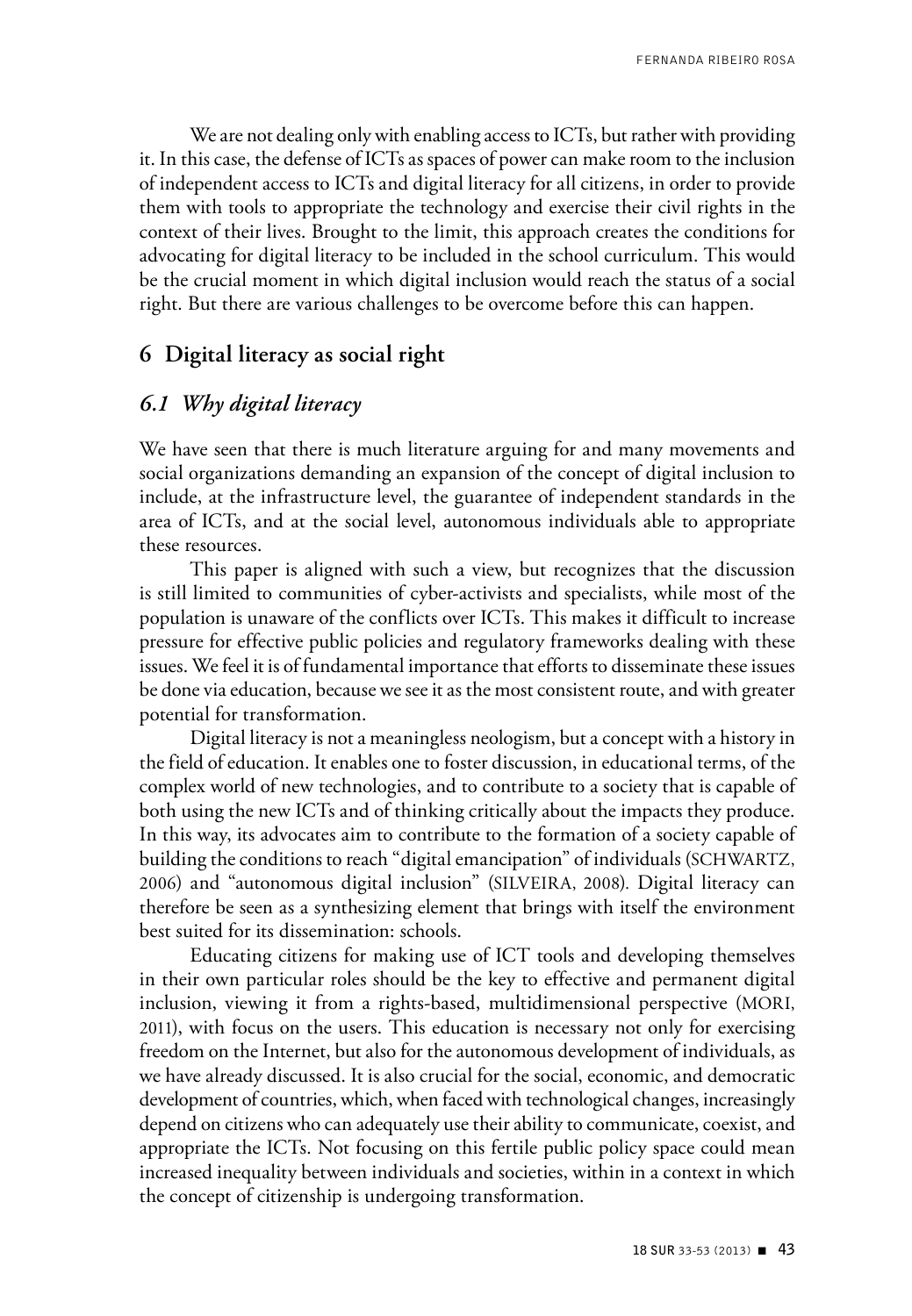## *6.2 Digital literacy and citizenship*

The process of emergence of new rights is always surrounded by conflict in societies. Advocating for perspectives that motivate users of ICTs to be not only consumers of available information, but also producers of knowledge, endowed with criticality and autonomy, enters into direct conflict with the private territory of established media and large telecommunications corporations. As Peruzzo points out, "the possibility of the emergence of an unlimited number of 'journalists' arises, favoring alternative communications and the attainment of the right to communication" (PERUZZO, 2005, p. 281). The term "journalists", in this case, refers to any member of the public who is willing to describe and discuss ideas and events independently. This predisposition is crucial, given that the interest of individuals and communities in digital media tends to increase by the extent to which they can find, through its use, information meaningful to their contexts (WARSCHAUER, 2006). The dilemma that arises from this expansion of the right to communication and production of knowledge cannot therefore be ignored. Bobbio summarizes it as follows:

*One cannot affirm the existence of a new right in favor of a particular category of people without suppressing some old right, from which other categories of people benefited: recognition of the right not to be enslaved implies the elimination of the right to possess slaves; recognition of the right not to be tortured implies the suppression of the right to torture. [...] But, in most cases, the choice is dubious and needs to be motivated. This depends on the fact that both the right being affirmed and that which is being denied have good reasons behind them [...] The difficulty of choice is resolved with the introduction of limits to the extension of one of the two rights, in such a way that part of the other is also safeguarded.* 

(BOBBIO, 2004a, p. 14).

The author provides elements for a debate on the barriers that may arise when both the right to independent knowledge from new technologies and the right to ownership of the means of communication are considered legitimate by society. At its limit, this debate challenges the possible changes that the meaning of citizenship may undergo when societies face the appearance of new rights.

According to Marshall, citizenship can be understood as "[...] a status granted to those who are integral members of a community. All those possessing this status are equal in terms of the rights and obligations pertinent to the status" (MARSHALL, 1967, p. 76). The author continues:

*There is no universal principle that determines what these rights and obligations will be, but societies in which citizenship is an institution under development create an image of an ideal citizenship in relation to which success can be measured and in relation to which aspiration can be directed.* 

(MARSHALL, 1967, p. 76).

Since there are no fundamental principles that define what these rights *should be*, citizenship is a social and historical construction, which means that what today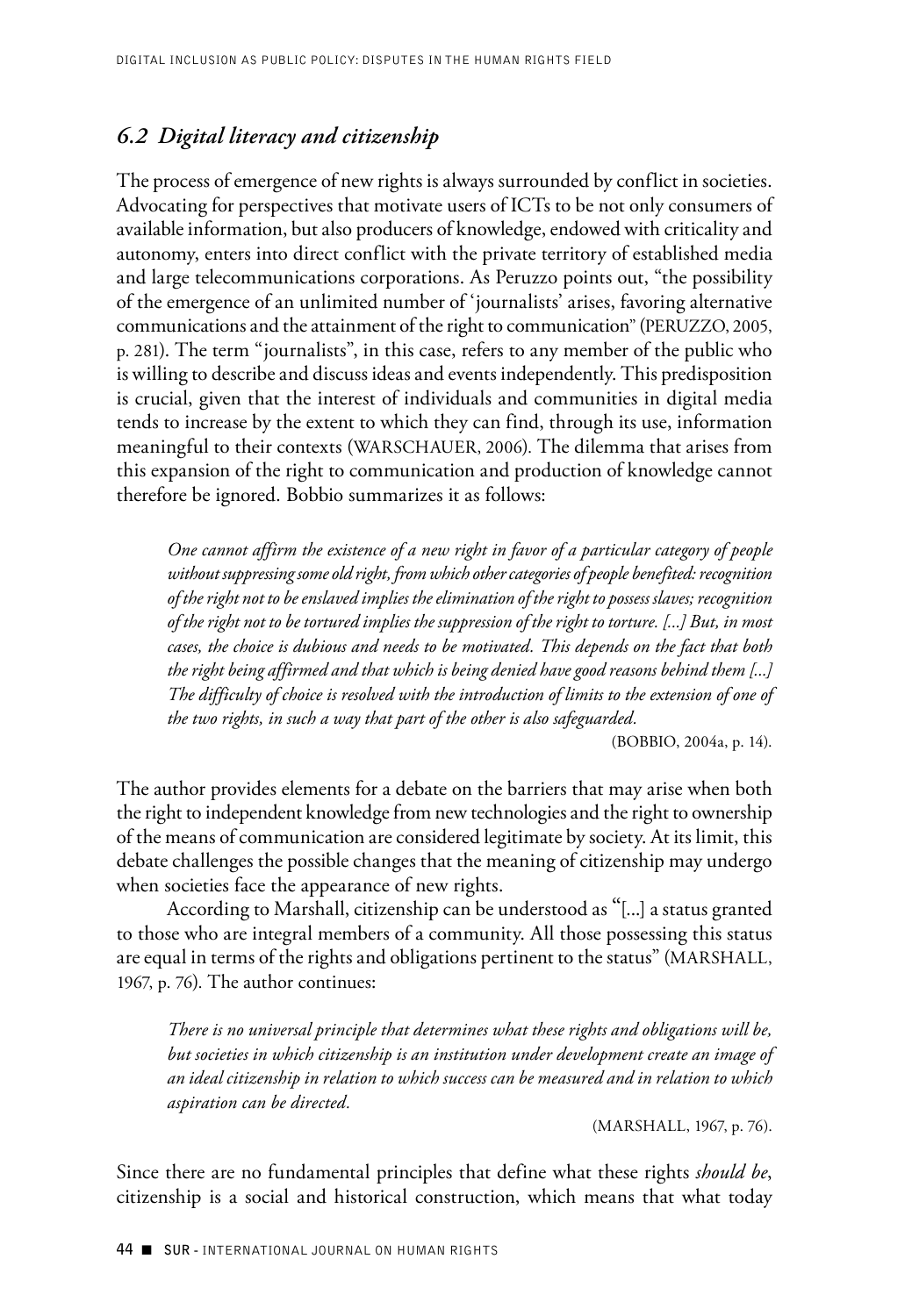is considered a right could cease being so because of social, economic or political changes, among other reasons, since citizenship represents the ideals of societies, or what they wish to be. "What seems important in an historical era and in a certain civilization is not important in other eras or other cultures" (BOBBIO, 2004a, p. 13).

In this context, understanding the process of the emergence of social rights is of great value, and the construction of education as new field of State action in an advanced capitalist country is elucidating.

Until the beginning of the 20<sup>th</sup> century, in England, while social programs in were generally interpreted as attacks on freedom and civil rights and thus strongly opposed, education took a different route as a social policy because it was understood, even by liberals who supported a minimal State, as necessary for the development of society at the time. Thus the predominant view of "self-improvement" as a solely individual responsibility gave way to a perspective according to which it was a social duty, once it was understood that a fully-functioning society depended on the education of its members (MARSHALL, 1967). The construction of the discourse that inverted the predominant reasoning can be seen in the excerpt below:

*The right to education is a genuine social right of citizenship, because the aim of education during childhood is to shape the future adult. Fundamentally it should be regarded, not as the right of the child to go to school, but as the right of the adult citizen to have been educated.*

(MARSHALL, 1967, p. 73).

It is interesting to note that education, differently from previous social policies, was not expressed in opposition to civil rights, which at the time were only granted to citizens who knew how to read and write. Education, the first social right to be established in England, went from bête noir to promoter of civil freedom. In addition, the transformation of education into a right occurred with an eye to development: the State educates children because it needs educated adults. And it educates all children; education becomes a condition for the enjoyment of individual freedoms. It was thus that an area of individual responsibility was converted into a social duty.

We can say that digital literacy represents, in the twenty-first century, what the paradigm of education represented at the beginning of the twentieth century, since it links the skills needed to deal with the technological revolution and faces the dilemmas inherent to this paradigm. Warschauer (2006) argues that, while school literacy (education) was a pre-requisite for the participation of individuals in the first stages of capitalism, access to ICTs is a condition for participating in the information stage in which we currently find ourselves. A stage that, we must add, imposes new means and standards on the exercise of freedom of expression, a landmark of civil rights.

Despite the affinity among these paradigms, we cannot ignore that the mediation of the market, in the case of digital literacy, is imperative, and it is a great challenge to be overcome. Both proprietary hardware and software<sup>7</sup> are goods that intermediate the relationship between the user and the world of digital knowledge, imposing constraints on the user's autonomy. An elucidating example of this problem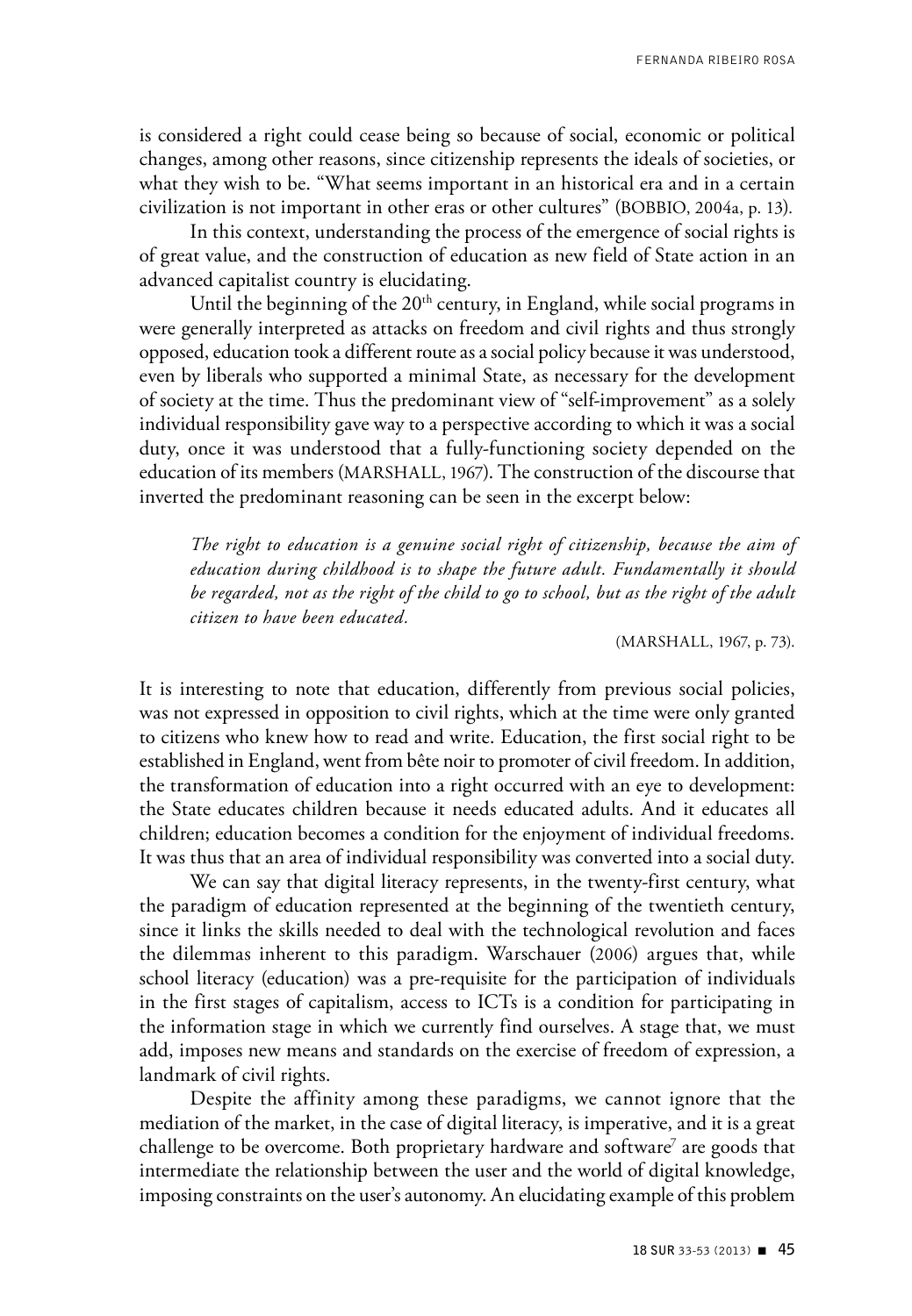is given by Silveira (2012) when he affirms that human memory is being "imprisoned" as more users of ICT save their information on digital media with proprietary software formats (languages). This means, he argues, that users can access their information only as long as the formats in which they were saved exist. Considering that proprietary software formats are closed and controlled by the companies that produce them, users' digital memories are also under their control, and may become inaccessible at the mere whim of corporations.

This is just one example, which, added to the issues discussed above, allows us to observe the impact this could have on the formulation of public policies. If digital literacy is composed of gradations, as Warschauer (2006) explains in the context of access to ICTs, and does not consist of a relationship of opposition between literate and illiterate, then we can imagine that it must be easier to reach a consensus among society's heterogeneous players about certain levels of literacy to the detriment of others. This means that a literacy level that expresses an individuals' ability to operate on the labor market as a user of office software, for example, can be more easily granted the status of right – and, consequently, be more easily incorporated into a public policy agenda – than levels of literacy that enable an individual to challenge proprietary software closed formats, given that these would foster questioning of the social order established in the world of ICTs.

Debates such as this highlight the need to define digital literacy in operational terms as well as the importance of identifying literacy levels in order to insert of this theme into the agenda of citizenship and public policies. Obviously, this will not occur without conflict; but it will tend to become more concrete as the debate expands to a larger part of society.

## *6.3 A definition to operationalize the concept of digital literacy*

In order to contribute to raising digital literacy from a particular concept in the field of education, concerned with issues still restricted to certain debate circles around digital inclusion, to a subject of broader discussion, we propose an operating definition for the concept. Rosa and Dias (2012) developed a definition of digital literacy based on the study of primary data and literature: "the condition that enables an individual to use information and communication technologies to serve the needs of his/her social milieu and to develop himself/herself autonomously in the information society" (ROSA; DIAS, 2012, p. 51). With an eye to the need to progress in the practical field, whether by creating a school curriculum or by producing an indicator to measure its progress, we suggest that this concept be operationalized through the conjunction of two complementary dimensions of functional skills that an individual must possess: technical-operational skills in ICTs and informational skills in ICTs.

**Technical-operational skills** are the knowledge necessary to be able to handle ICTs and their tools so as to carry out an activity in a digital environment. For example, if the activity is to communicate with another person virtually, via computer, the technical-operationally literate person must know how to switch on the equipment, use an internet browser, find the appropriate toolbar to type an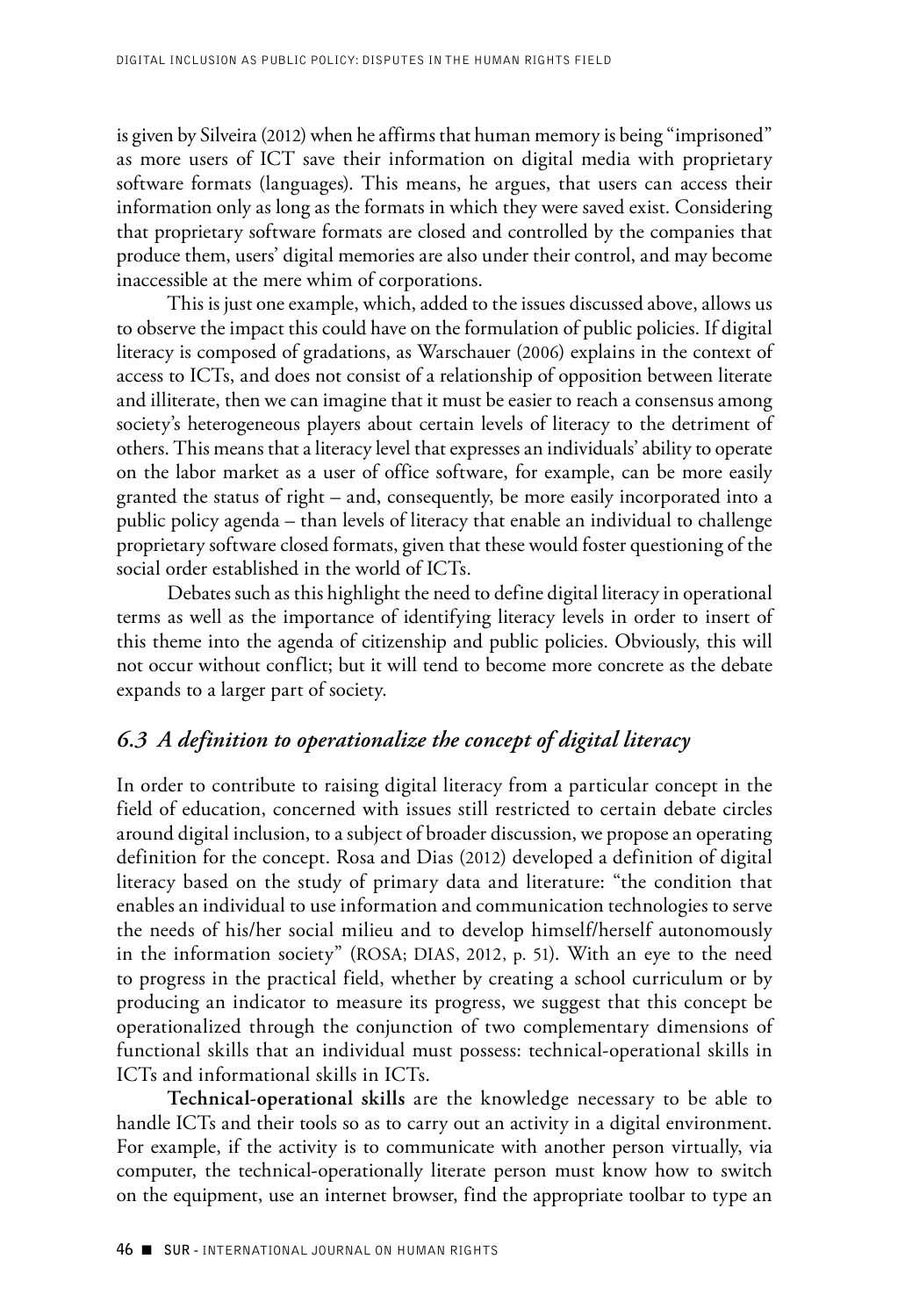address, whether of a social network or an e-mail provider, access his account, type a message in the appropriate place, and send it. Successful accomplishment of these activities denotes a technical-operationally literate person suited to today's needs (ROSA; DIAS, 2012, p. 51).

**Informational skills**, on the other hand, imply: (a) an ability to handle and integrate information of different levels and formats in the digital environment so that they can be transformed into useful information suited to the intended purposes of the individual; (b) an ability to evaluate information and situations to which one is exposed while using ICTs; and (a) an ability to understand working patterns that allow one to autonomously develop oneself in this environment. To stay with the example of communication between people, an informationally-literate person must be able to use language in a way that suits the medium, so as to express him/ herself according to expected norms in the activity being carried out, preparing their message with different language elements – not only textual, if necessary – and with awareness of the veracity and security of the information and the situation (ROSA; DIAS, 2012, p. 51).

However, a digitally literate person will not necessarily fully reach high levels in both dimensions. Some people may possess only some of the operating skills and a greater development of the informational skills, or vice-versa.

In all cases, the skills described only make sense in context, in situations that reproduce day-to-day problems encountered in various social spheres. They are thus less skills of dexterity and more problem-solving skills.

## *6.4 Next steps*

As an expression of the recognition of digital literacy as social right, which must be assured through public policies, we are of the opinion that it is first necessary to establish which skills and social practices are needed in order to consider a person as digitally literate. These requirements must point to citizens who are able to use ICTs and are aware of the role and the power these have in society: "Nowadays everything is high-tech, wi-fi, internet, bluetooth, awesome / digital heat proximity, virtual contact / [...] / It's up to us to know where we stand / know how to use the means without letting the means use us" (EMICIDA, 2010). In Rosa and Dias (2012), we see a prototype developed for a framework of ICT skills and competencies aimed at creating a digital literacy indicator in Brazil. In this study, included in the technicaloperational skills are the pillars of *recognition* and *use,* and, in the informational skills, the *photo-visual*, *reproduction, ramification*, *information,* and *social interaction* pillars with their descriptors,<sup>8</sup> with room for expansion in the face of the preeminent need to encourage the integral appropriation of ICTs by citizens.

Simultaneous to the definition of skills and practices, a dialogue should be opened and disseminated within schools – allowing for the content to be appropriated by teachers and educators – without differentiation of disciplines and focused on the first years of schooling. The dichotomy between school literacy and digital literacy must be overcome, and progress made toward an integrating perspective, involving the interaction of skills and knowledge.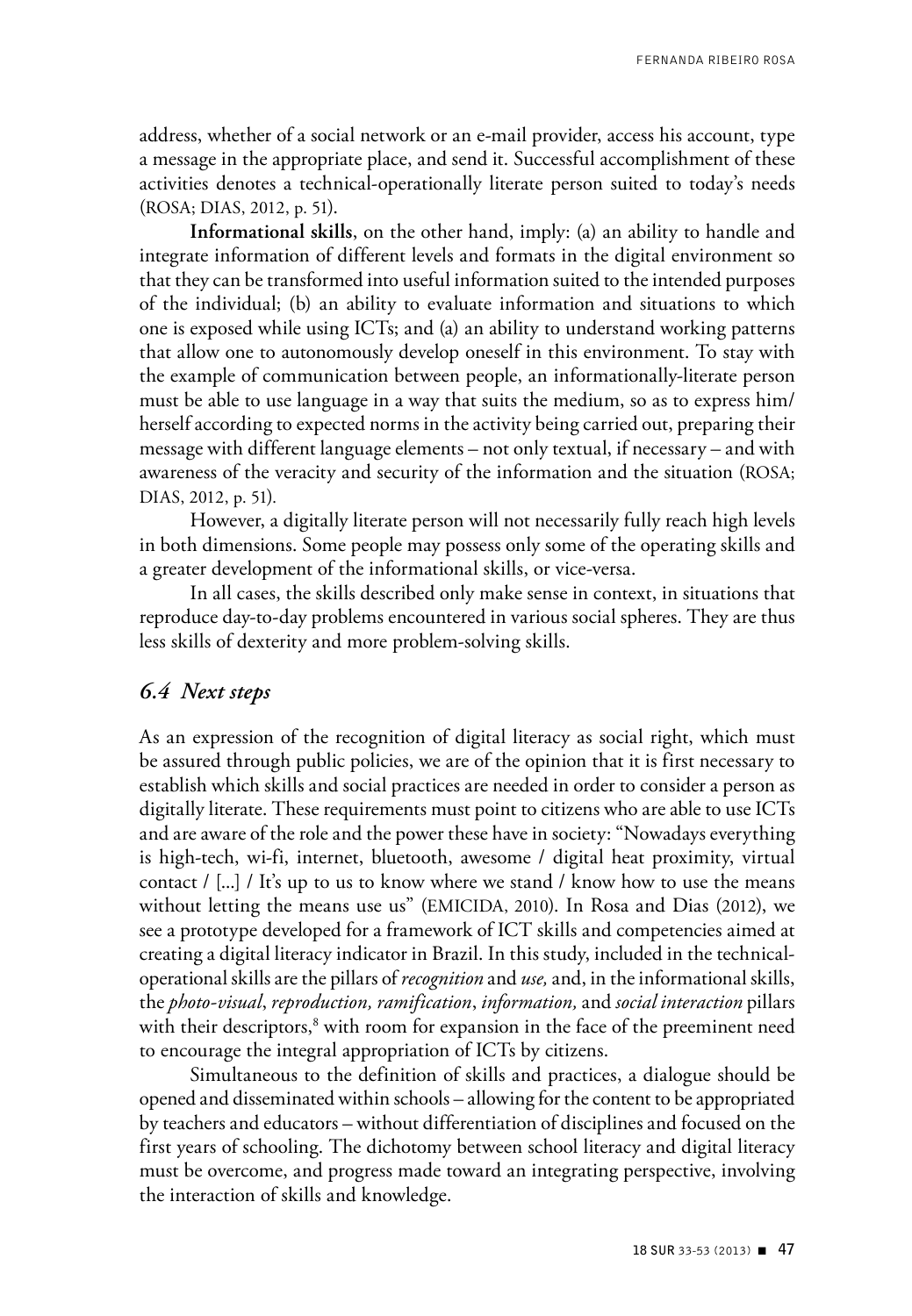Finally, the development of a pedagogical methodology to share and transmit this content is required. This is no small challenge, bearing in mind that the new generations' interest and desire for discovery about digital tools are not compatible with any of the traditional approaches to transmission of knowledge.

We recognize the challenge in operationalizing this task, considering the complex relationship between society, technology, and the market. As Buzato points out, technologies are not neutral instruments "whose social effects are totally conditioned by the ways in which they are used, or by the intentions of those by whom they are being used" (BUZATO, 2007, p. 39). We cannot fall into the determinist discourse according to which there is a correct way of using these tools or this knowledge, and that this use would naturally generate improvements in living conditions. This would be a "naïve idea about technology [...] which ignores the fact that all technologies reify visions of the world and meanings in the contexts in which they are created" (BUZATO, 2007, p. 40).

The defense of digital inclusion in the context of digital literacy therefore requires a critical eye if we are to avoid being seduced by a normative concept of literacy that does not respect individual and local realities, implying unbalanced power relations between those who define criteria and curriculum and those who have to respond to them. The author throws further light on this:

*[...] a more suitable approach to the relationship between society, technology and culture regarding the issue of digital inclusion should assume that technologies, like language, both influence the contexts in which they arise (or are introduced), and have their meaning, their form and their function transformed in time and in space by the way in which they are practiced in heterogeneous contexts.*

(BUZATO, 2007, p. 41).

Defining what citizens must learn in this context is a thorny subject. Nevertheless, the initial step must be taken, otherwise we will be ignoring the potential of new ICTs to reduce inequality and catalyze development, as well as the important distributive role of the State. Qualifying the way it is used and placing the focus on the users is essential, but this is still far from implying a consensus.

## **7 Final considerations**

In light of the discussion proposed here, we understand that, at the actual stage of ICT development, it is not enough to discuss digital inclusion without pressuring for a broader meaning of citizenship. In considering the challenges to social development in terms of the relationship between society, technology and the market, digital literacy stands out as the most essential among multiple approaches to digital inclusion, as its features tend to make a stronger contribution towards overcoming these obstacles and attaining the emancipation of individuals, especially when compared to other approaches for accessing and learning how to use ICTs.

Nevertheless, the elevation of digital literacy to the status of a right in a political arena, with heterogeneous players and various interests, will certainly require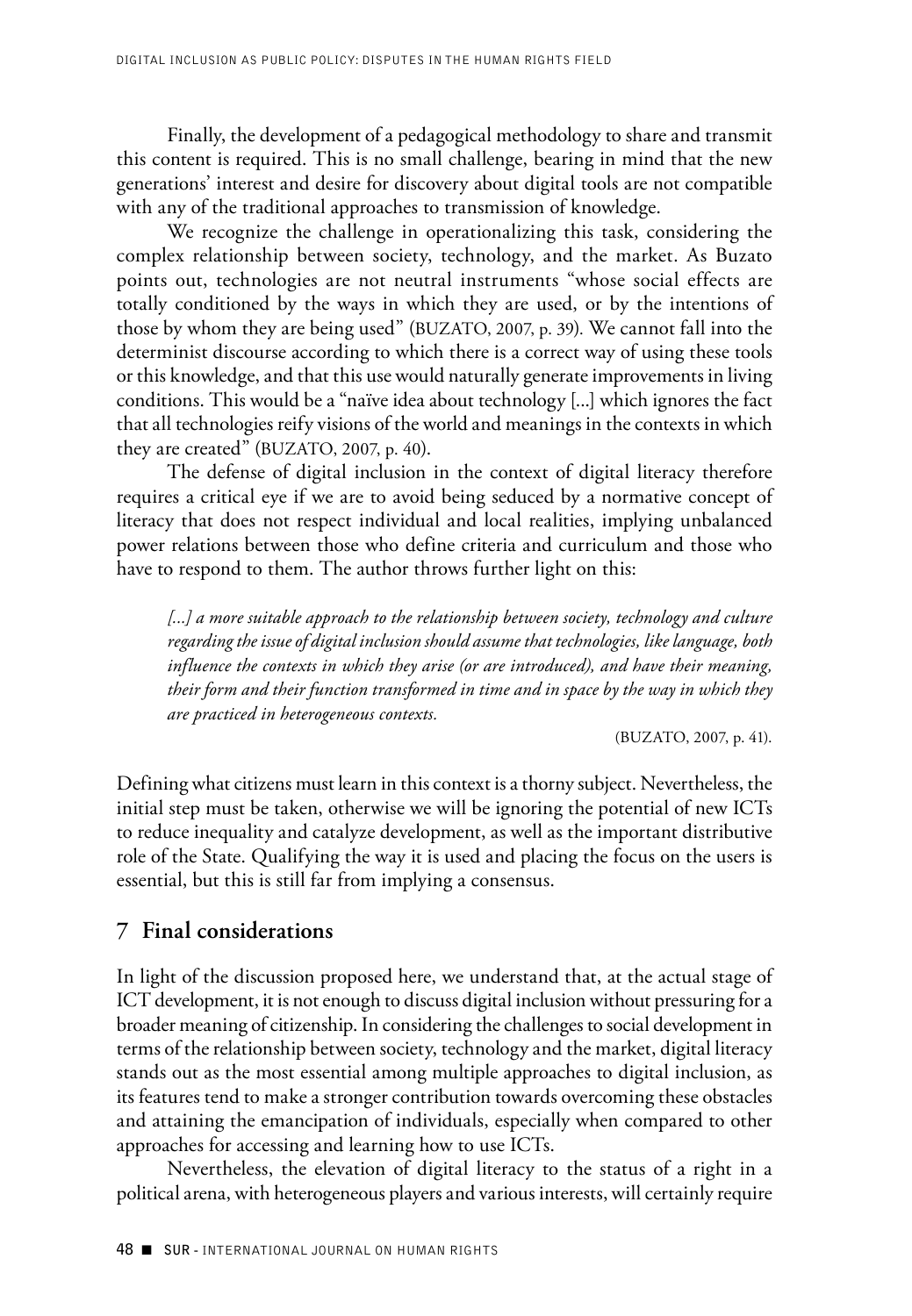negotiations in terms of the levels of knowledge that are to be attained by individuals. There is evidence that, in the field of struggles for rights, the emancipatory knowledge defended by cyber-activists is not the same that is desired by corporations acting to gain new customers. The consequences of this clash are unpredictable.

We need, at any rate, to broaden this discussion beyond the arena of specialists in order to promote widespread awareness of the potential of these new technologies, preventing citizens from reacting passively, as has historically happened in the development of traditional media.

Due to its great importance, digital literacy is a necessary condition for strengthening education and development in today's society. It would be a mistake to continue ignoring it in the public policy sphere.

## **REFERENCES**

## **Bibliography and other sources**

- ARTIGO 19. 2012. **Liberdade digital no Brasil**: análise de contexto: relatório do país. Ago. Available at: <http://www.article19.org/data/files/medialibrary/3435/12-09- 13-REPORT-brazil-PO.pdf>. Last accessed on: 30 Apr. 2013.
- BARZILAI-NAHON, Karine. 2006. Gaps and bits: conceptualizing measurements for digital divide/s. **The Information Society**, n. 22, p. 269-278.
- BÉLAND, Daniel; HACKER, Jacob S. 2004. Ideas, private institucions and American welfare state 'exceptionalism': the case of health and old-age insurance, 1915-1965. **International Journal of Social Welfare**, n. 13, p. 42-54.
- BOBBIO, Norberto. 2004a. **A era dos direitos**. Tradução de Carlos Nelson Coutinho. São Paulo: Elsevier.
	- \_\_\_\_\_\_. 2004b. Direito. [verbete]. In: BOBBIO, Norberto; MATTEUCCI, Nicola; PASQUINO, Gianfranco. **Dicionário de política**. Tradução de Carmem Varriale et al. 12. ed. Brasília: Editora UnB. v. 1, p. 349-353.
- BUZATO, Marcelo El Khouri. 2007. **Entre a fronteira e a periferia**: linguagem e letramento na inclusão digital*.* 2007. 284 f. Tese (Doutorado em Linguística Aplicada) – Instituto de Estudos da Linguagem, Universidade Estadual de Campinas, Campinas.

\_\_\_\_\_\_. 2009. Letramento e inclusão: do estado-nação à era das TIC. **DELTA**, [online], v. 25, n. 1, p. 1-38. Available at: <http://www.scielo.br/scielo. php?pid=S0102-44502009000100001&script=sci\_arttext>. Último acesso em: 30 Apr. 2013.

- CAPELLA, Ana Claúdia N. 2006. Perspectivas teóricas sobre o processo de formulação de políticas públicas. **Revista Brasileira de Informações Bibliográficas em Ciências Sociais**, n. 61, p. 25-52, 1º semestre.
- CARVALHO, José Murilo de. 2012. **Cidadania no Brasil**: o longo caminho. 15. ed. Rio de Janeiro: Civilização Brasileira.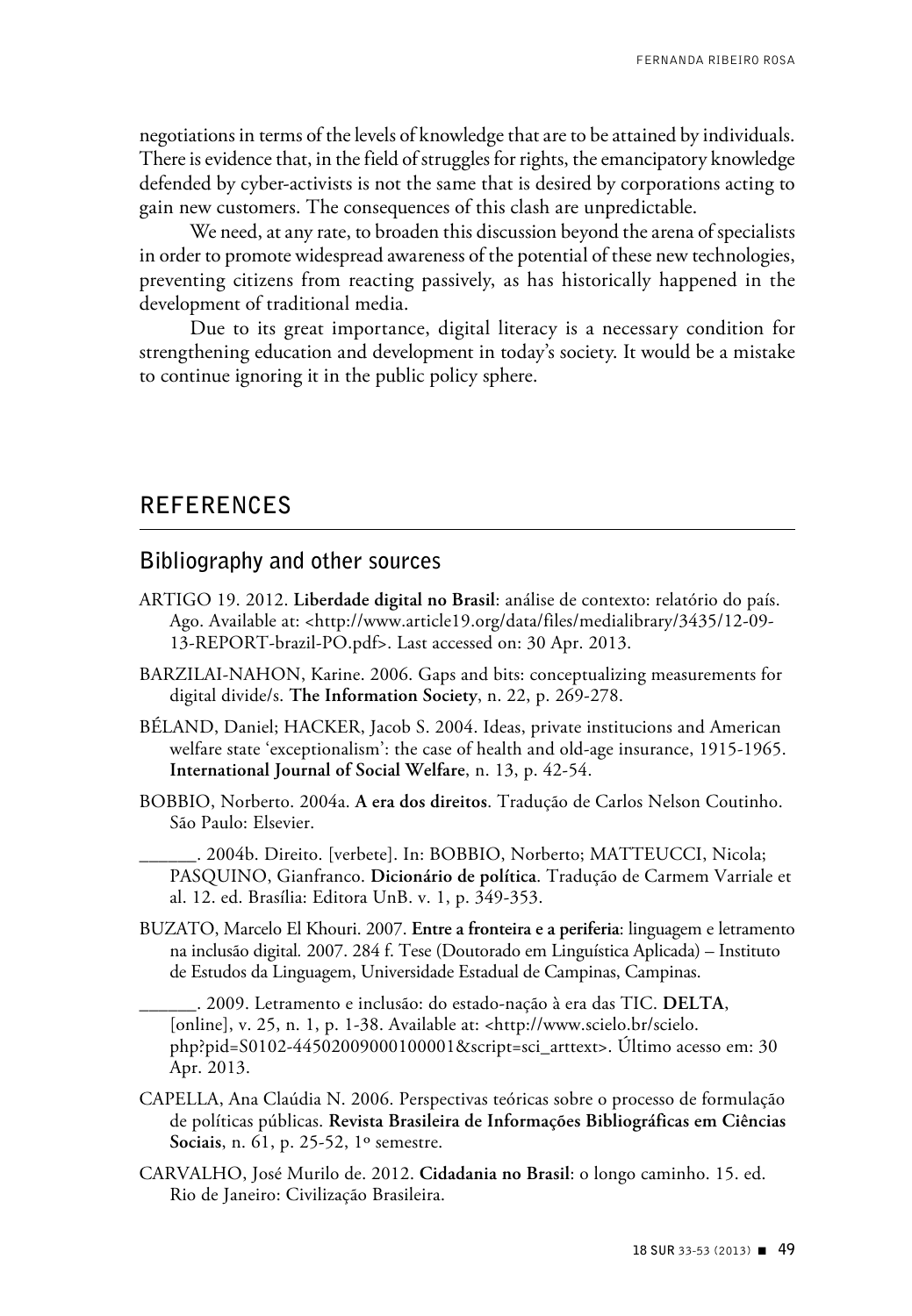- CASTELLS, M. 2005. A sociedade em rede*.* Tradução de Roneide Venancio Majer. 6. ed. São Paulo: Paz e Terra. (A Era da Informação. Economia, Sociedade e Cultura, v. 1).
- COMISSÃO INTERAMERICANA DE DIREITOS HUMANOS (CIDH). 1988. Protocolo Adicional à Convenção Americana sobre Direitos Humanos em Matéria de Direitos Econômicos, Sociais e Culturais, "Protocolo de San Salvador" [online]. Available at: <http://www.cidh.oas.org/basicos/portugues/e.Protocolo\_de\_San\_ Salvador.htm>. Last accessed on: 30 Apr. 2013.
	- \_\_\_\_\_\_. 2009. **Una Agenda hemisférica para la defensa de la libertad de expresión**. [online]. Available at: <http://www.oas.org/es/cidh/expresion/docs/cd/sistema\_ interamericano\_de\_derechos\_humanos/index\_AHDLE.html>. Last accessed on: 30 Apr. 2013.
- COMMUNICATION RIGTHS IN THE INFORMATION SOCIETY (CRIS). [2012]. **Communication: an essential human need**. [online]. Available at: <http:// www.crisinfo.org/>. Last accessed on: 30 Apr. 2013.
- DIMAGGIO, Paul; HARGITTAI, Eszter. 2001. **From the 'Digital Divide' to 'Digital Inequality'**: studying internet use as penetration increases. New Jersey: Center for Arts and Cultural Policy Studies, Princeton University. (Working Paper Series, 15).
- EMICIDA. 2010. **I love quebrada**. Mixtape Emicídio. São Paulo: Laboratório Fantasma.
- ESHET-ALKALAI, Yoram. 2008. Real-time thinking in the digital era. In: KHOSROW-POW, Mehdi (Ed.). **Encyclopedia of Information Science and Technology***.* 2. ed. London: Idea Group. p. 3.219-3.223.
- FARIAS, Carlos Aurélio Pimenta de. 2003. Ideias, conhecimento e políticas públicas: um inventário sucinto das principais vertentes analíticas recentes. **Revista Brasileira de Ciências Sociais**, v. 18, n. 51, p. 21-29, fev. Available at: <http://www.scielo.br/ pdf/rbcsoc/v18n51/15984.pdf>. Last accessed on: 23 May 2013.
- KINGDON, John W. 2011. **Agendas, alternatives, and public policies**. 2nd ed. London: Pearson Education.
- KOWARICK, Lúcio. 2003. Sobre a vulnerabilidade socioeconômico e civil: Estados Unidos, França e Brasil. **Revista Brasileira de Ciências Sociais**, n. 18, p. 61-85, fev. Available at: <http://www.scielo.br/pdf/rbcsoc/v18n51/15986.pdf>. Last accessed on: 23 Mar. 2013.
- LIVINGSTONE, Sonia. 2003. **The changing nature and uses of media literacy**. London: Media@lse; London School of Economics and Political Science. (Media@lse Electronic Working Papers, No. 4). Available at: <http://eprints.lse. ac.uk/13476/1/The\_changing\_nature\_and\_uses\_of\_media\_literacy.pdf>. Last accessed on: 23 Mar. 2013.
- MARSHALL, Thomas H. 1967. **Cidadania, classe social e status**. Tradução de Meton Porto Gadelha. Rio de Janeiro: Zahar.
- MATTEUCCI, Nicola. 2004. Direitos humanos. [verbete]. In: BOBBIO, Norberto; MATTEUCCI, Nicola; PASQUINO, Gianfranco. **Dicionário de política**. Tradução de Carmem Varriale et al. 12. ed. Brasília: Editora UnB. v. 1, p. 353-361.
- MOLNÁR, Szilárd; KARVALICS, László Z. 2002. Two models and six types of the telecentres: a typological experiment. In: BIENNIAL DISSANET CONFERENCE, 2ND, 2002, Pretoria. **Proceedings…** Edited by T. Bothma, A. Kaniki*.* Pretoria, South Africa: Infuse. p. 327-332.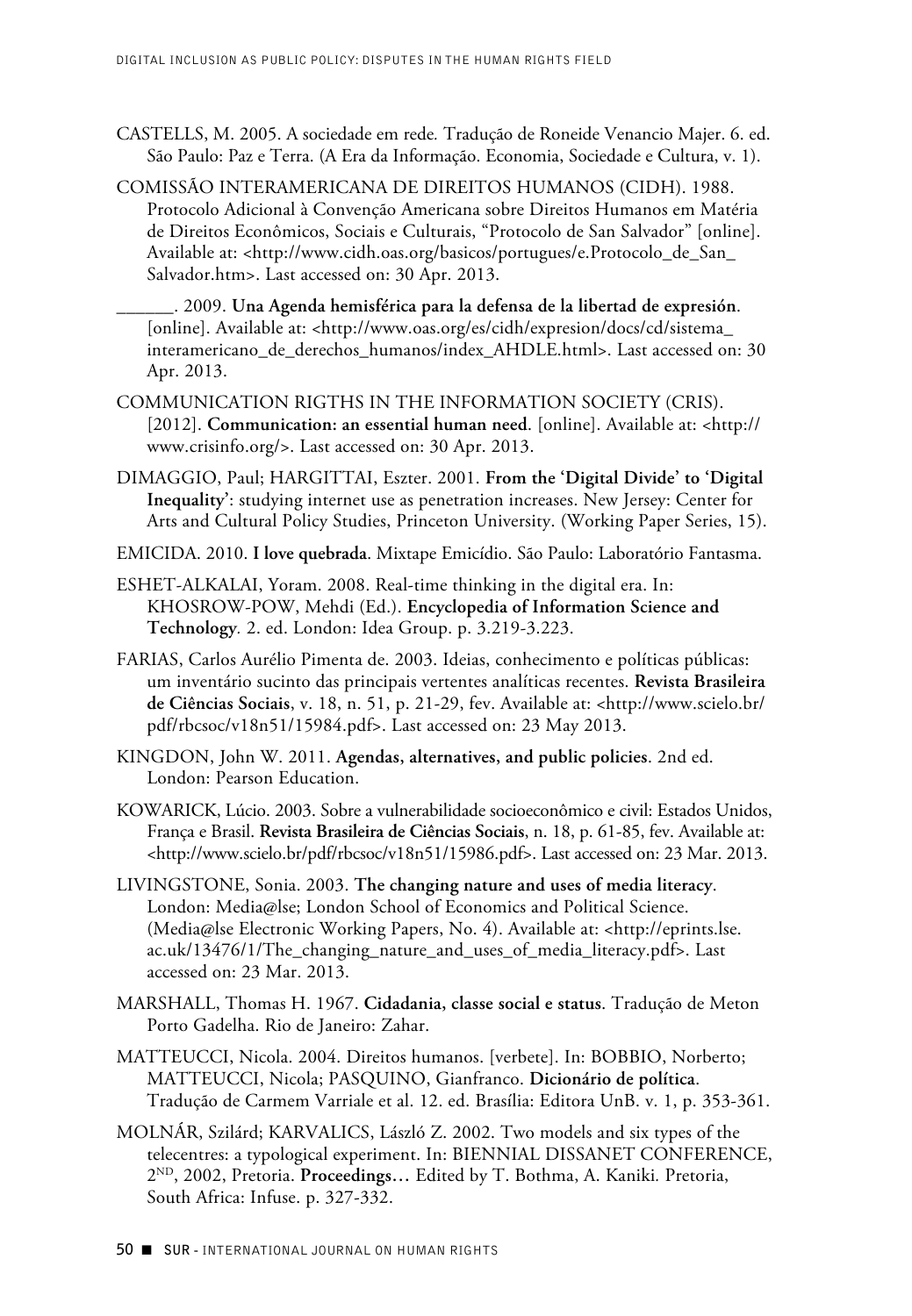- MORI, Cristina Kiomi. 2011. **Políticas públicas para inclusão digital no Brasil**: aspectos institucionais e efetividade em iniciativas federais de disseminação de telecentros no período 2000-2010. 351 f. Tese (Doutorado em Serviço Social) – Instituto de Ciências Humanas, Universidade de Brasília, Brasília.
- NAÇÕES UNIDAS. 1948. Assembleia Geral. **Declaração universal dos direitos humanos**. Available at: <http://portal.mj.gov.br/sedh/ct/legis\_intern/ddh\_bib inter\_universal.htm>. Last accessed on: 30 Apr. 2013.
- ORGANIZAÇÃO DOS ESTADOS AMERICANOS (OEA). 1969. **Convenção americana de direitos humanos**: Pacto de São José da Costa Rica. Available at: <http://www.planalto.gov.br/ccivil\_03/decreto/1990-1994/anexo/and678-92.pdf>. Last accessed on 30 Apr. 2013.
- PERUZZO, Cicília M. Khroling. 2005. Internet e democracia comunicacional: entre os entraves, utopias e o direito à comunicação. In: MELO, José Marques de; SATHLER, Lucio (Eds.). **Direitos à comunicação na sociedade da informação**. São Bernardo do Campo, SP: Universidade Metodista de São Paulo. p. 267-288.
- ROSA, Fernanda Ribeiro; DIAS, Maria Carolina Nogueira. 2012. **Por um indicador de letramento digital**: uma abordagem sobre competências e habilidades em TICs. 106 f. Dissertação (Mestrado Profissional em Gestão e Políticas Públicas) – Escola de Administração de Empresas de São Paulo da Fundação Getúlio Vargas, São Paulo.
- SCHWARTZ, Gilson. 2006. Educar para a emancipação digital. In: **Reescrevendo a educação**: propostas para um Brasil melhor. São Paulo: Ática; Scipione; Fundação Victor Civita, p. 125-133. Available at: <http://oei.es/pdfs/reescrevendo.pdf>. Last accessed on: 23 Mar. 2013.
- SILVA, Helena et al. 2005. A inclusão digital e educação para a competência informacional: uma questão de ética e cidadania. Por Helena Silva, Othon Jambeiro, Jussara Lima e Marco Antônio Brandão **Ciência da Informação**, Brasília, v. 34, n. 1, p. 28-36, jan./abr. Available at: <http://www.scielo.br/pdf/ci/v34n1/ a04v34n1.pdf>. Last accessed on: 23 Mar. 2013.
- SILVA, Maria Osanira da Silva e; YAZBEK, Maria Carmelita; DI GIOVANNI, Geraldo. 2004. **A política social brasileira no século XXI**: a prevalência dos programas de transferência de renda. São Paulo: Cortez.
- SILVEIRA, Sérgio Amadeu. 2008. A noção de exclusão digital diante das exigências de uma cibercidadania. In: HETKOWSKI, Tânia M. (Org.). **Políticas públicas e inclusão digital**. Salvador: EDUFBA. p. 20-41.
	- \_\_\_\_\_\_. 2011. Para além da inclusão digital: poder comunicacional e novas assimetrias. In: BONILLA, Maria Helena Silveira; PRETTO, Nelson De Luca (Orgs.). **Inclusão digital**: polêmica contemporânea. Salvador: EDUFBA. p. 49-59.

\_\_\_\_\_\_. 2012. Formatos abertos. In: SANTANA, Bianca; ROSSINI. Carolina; Nelson De Luca (Orgs.). **Recursos educacionais abertos**: práticas colaborativas políticas públicas. Salvador: EDUFBA; São Paulo: Casa da Cultura Digital. p. 109-120.

- SOARES, Magda. 2004. Letramento e alfabetização: as muitas facetas. **Revista Brasileira de Educação**, Rio de Janeiro, n. 25, p. 5-17, jan./abr. Available at: <http://www. scielo.br/pdf/rbedu/n25/n25a01.pdf/>. Last accessed on: 23 Mar. 2013.
- TAKAHASHI, Tadao (Org.). 2000. **Sociedade da Informação no Brasil**: livro verde*.* Brasília: Ministério da Ciência e Tecnologia.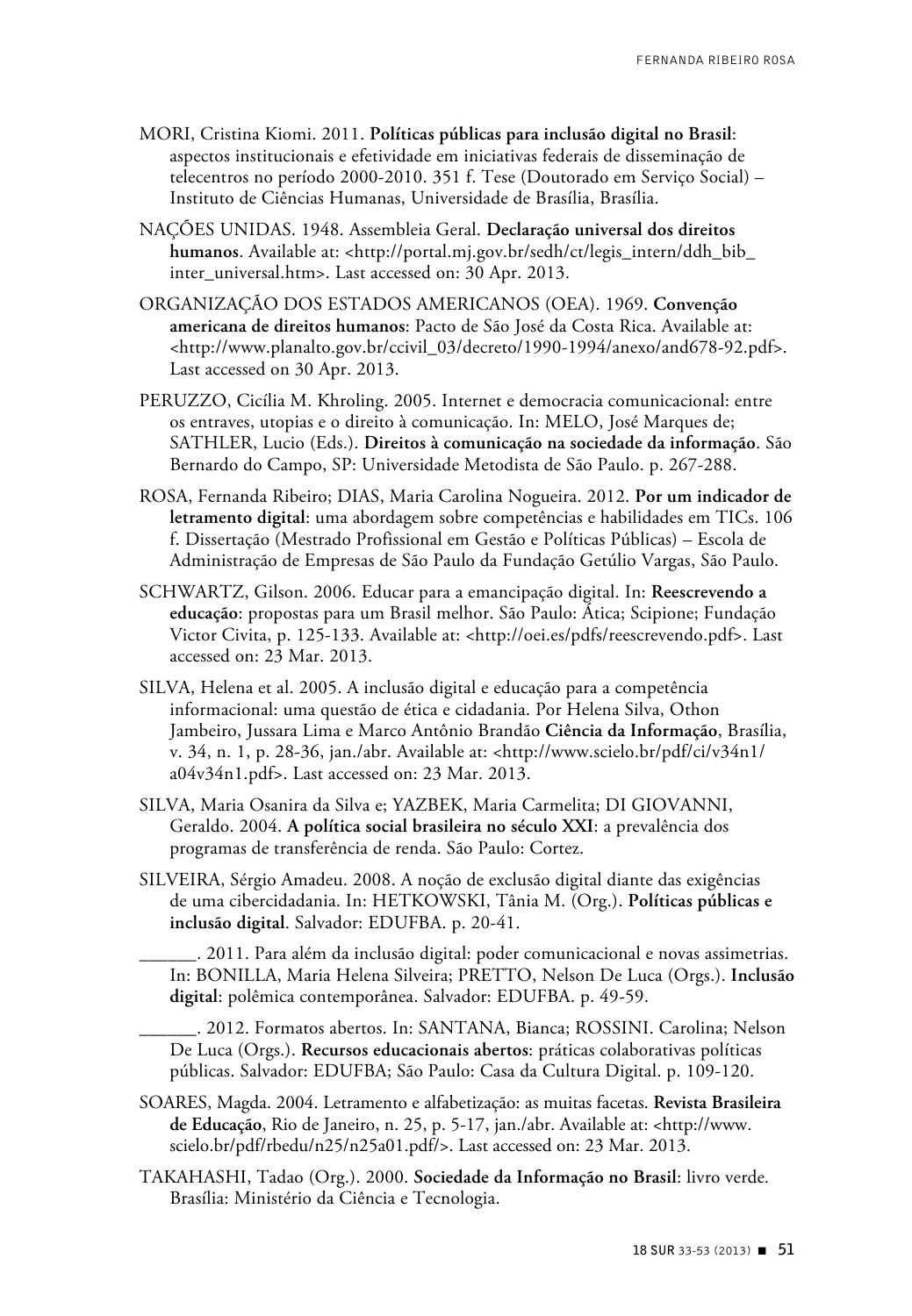- SCHOFIELD, Hugh. 2012. Minitel: the rise and fall of the France-wide web. **BBC News** [online], 27 Jun. Available at: <http://www.bbc.co.uk/news/ magazine-18610692>. Last accessed on: 23 Mar. 2013.
- SPENILLO, Giuseppa Maria Daniel. 2008. **Direito à comunicação**: uma formulação contemporânea de exigências de mudanças nas estruturas coletivas de comunicação e informação. Contribuições para uma análise sociogenesiológica e configuracional da articulação CRIS Brasil. 2008. 271f. Tese (Doutorado em Ciências em Desenvolvimento, Agricultura e Sociedade) – Instituto de Ciências Humanas e Sociais, Universidade Federal Rural do Rio de Janeiro, Seropédica, RJ, 2008. Available at: <http://www.direitoacomunicacao.org.br/index2.php?option=com\_docman&task=doc\_ view&gid=438&Itemid=99999999>. Last accessed on: 23 Mar. 2013.
- WARSCHAUER, Mark. 2006. **Tecnologia e inclusão social**: a exclusão digital em debate. Tradução de Carlos Szlak. São Paulo: Senac.

## **NOTES**

**1.** For details, log on to Dados do mundo at <http:// www.ibge.gov.br/paisesat/>. Last accessed on: 30 Apr. 2013.

**2.** For more details, log on to <http://ctcnet.org/> and <http://www.inclusaodigital.gov.br/telecentros>. Last accessed on: 30 Apr. 2013.

**3.** We refer here to the classic definitions of Marshall (1967). The author considers that citizenship is a composition of three parts: civil, political and social rights. The civil right groups together the rights needed for individual freedom, such as freedom to come and go, freedom of the press, thinking and faith, the right to property and the right to justice. The political right is composed of the right to participate in the exercise of political power, whether as a member of a political body or as a voter. Finally, the social right groups together rights ranging from the right to the minimum of economic wellbeing and security to the right to take part fully in the social sphere and live the life of a civilized being in accordance with the society's prevailing standards (MARSHALL, 1967, p. 63- 64).

**4.** More information can be found at: <http://www. crisinfo.org/>. Last accessed on: 17 Mar. 2013.

**5.** For Marshall, as social class awareness

develops, the most unpleasant signs of inequality are transformed into something making society uncomfortable. With social rights, better conditions are sought for those who are at the base of the pyramid without, however, altering its structure. Social rights mean, therefore, the right to equality of opportunity, "the equal right to be seen as unequal" (MARSHALL, 1967, p. 101).

**6.** This fact does not remove the importance of the struggle for freedom of expression as a civil right, which continues to be complex. The organization Article 19 (2012) (www.artigo19.org) reports cases of reclusion and attacks on life, among other situations of violence that members of the public have suffered for having tried to express themselves freely on the web.

**7.** Proprietary software are programs produced by companies that maintain under their ownership the source-code of the former and charge for their use, normally by the purchase of a license package. Free Software, on the other hand, have open source-codes and cooperative construction, normally involving communities of developers.

**8.** The pillars of informational skills benefit widely from the composed model of digital literacy proposed by Eshet-Alkalai (2008).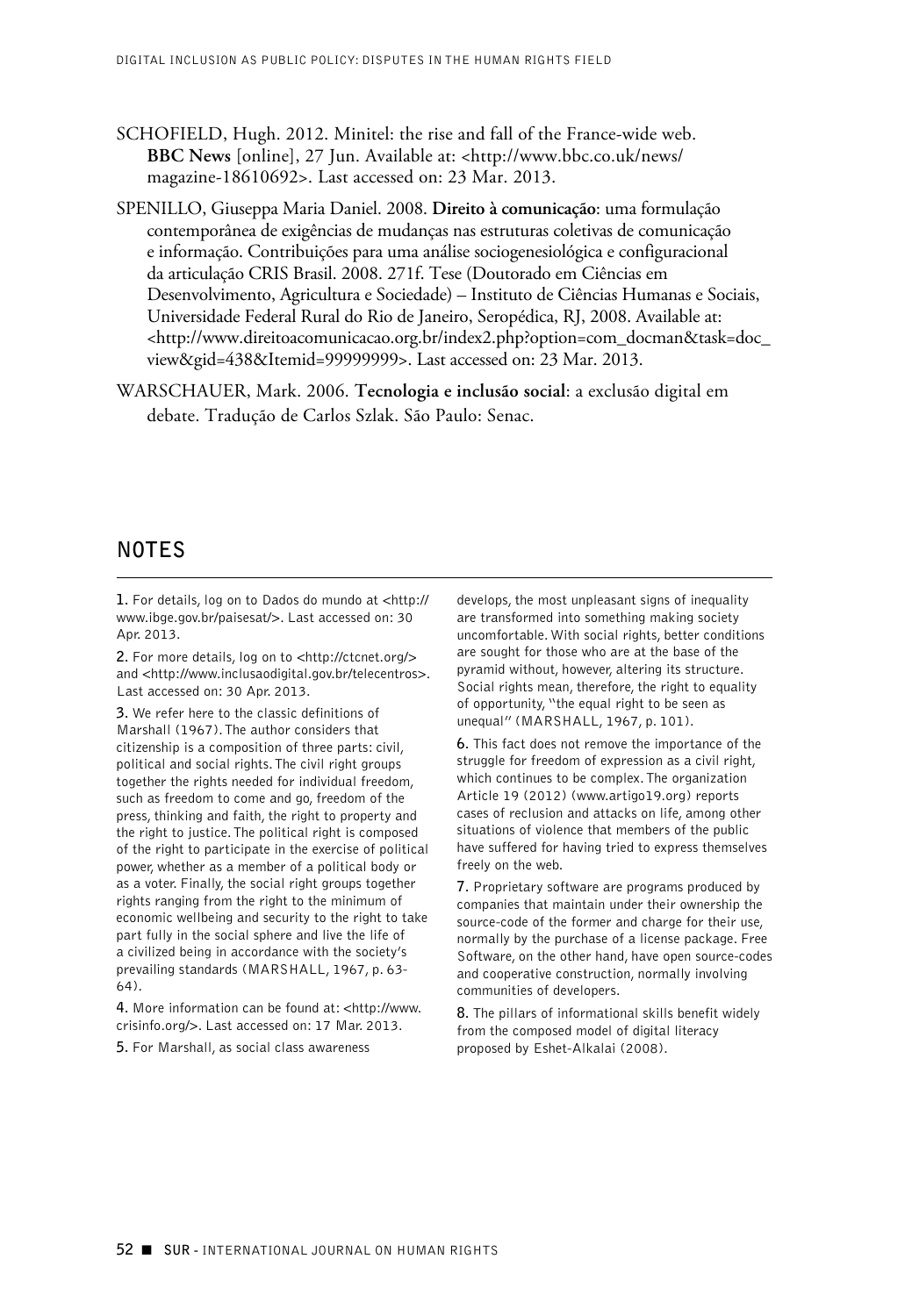## RESUMO

Este estudo tem como principal objetivo abordar a área de inclusão digital como um campo de ação do Estado e de políticas públicas, imersa numa pluralidade de concepções e num espaço de disputa por seus significados. Para isso, examinamos alguns sentidos dados à inclusão digital e os dilemas que deles advêm para a formulação de políticas públicas, tendo como referência as discussões presentes na literatura de direitos humanos e a compreensão do direito à comunicação como uma das faces dessa temática. Defende-se a importância de abordar a inclusão digital como um direito social, a partir do diálogo com a Educação e do conceito de letramento digital, o qual implica um olhar muito além do acesso às TIC e pressupõe a definição das habilidades e práticas sociais necessárias no atual estágio informacional da sociedade, para que sejam foco de novas políticas públicas.

## PALAVRAS-CHAVE

Inclusão digital – TIC – Direitos humanos – Políticas públicas – Letramento digital

## **RESUMEN**

El objetivo de este estudio es abordar el área de la inclusión digital como un campo de acción perteneciente al Estado y a las políticas públicas, inmersa en una pluralidad de concepciones y en un espacio de disputa por sus significados. Para ello, examinamos algunos sentidos dados a la inclusión digital y los dilemas que surgen a partir de ellos para la formulación de políticas públicas, utilizando como referencia las discusiones presentes en la bibliografía de derechos humanos y la comprensión del derecho a la comunicación como una de las vertientes de esa temática. Se defiende la importancia de abordar la inclusión digital como un derecho social, a partir del diálogo con la Educación y con el concepto de literacidad digital, lo que implica una mirada que va más allá del acceso a las TIC y presupone la definición de las habilidades y prácticas sociales necesarias en la actual etapa informática de la sociedad, para que se conviertan en el eje de nuevas políticas públicas.

## PALABRAS CLAVES

Inclusión digital – TIC – Derechos humanos – Políticas públicas – Literacidad digital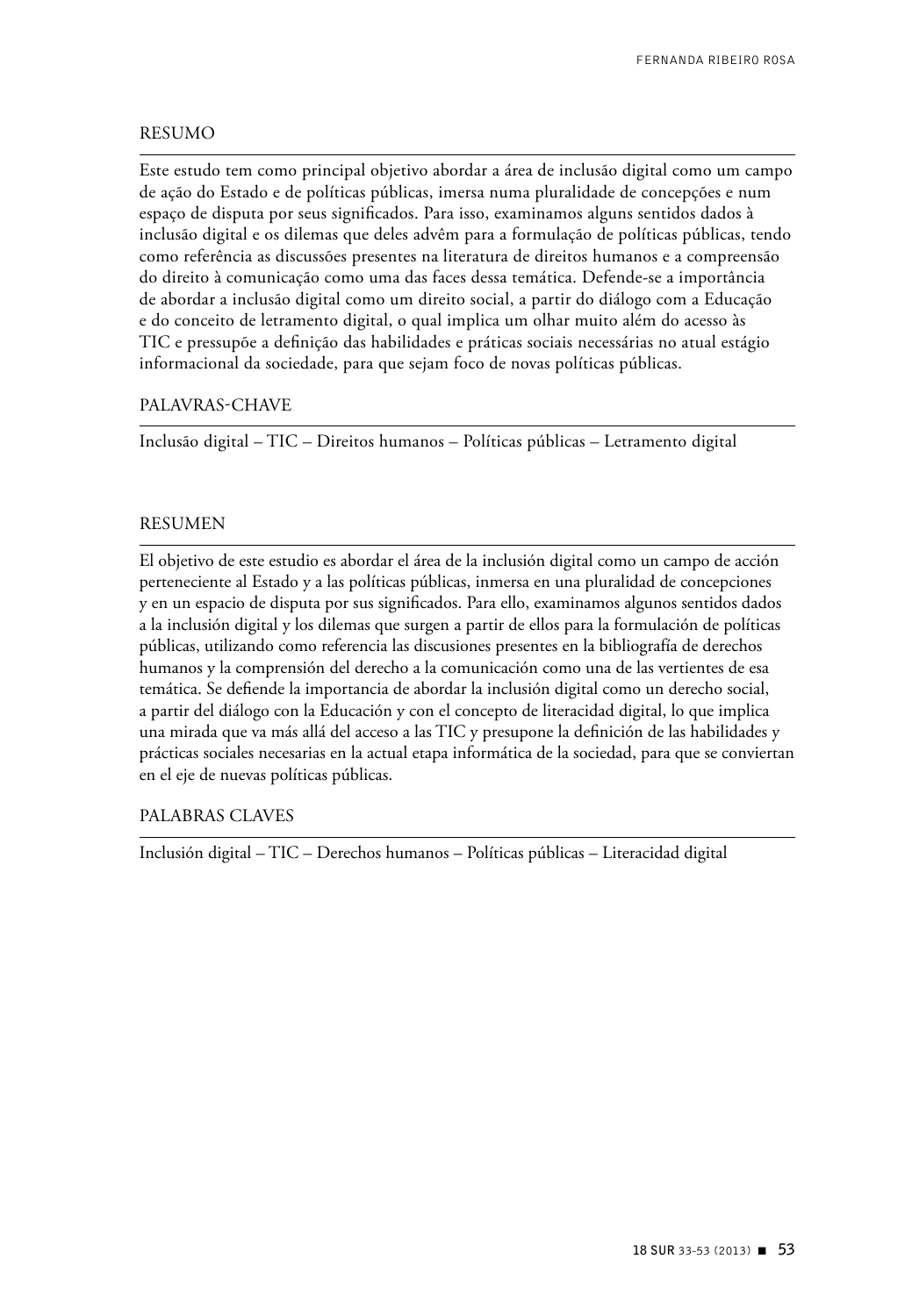### **SUR 1,** v. 1, n. 1, Jun. 2004

EMILIO GARCÍA MÉNDEZ Origin, Concept and Future of Human Rights: Reflections for a New Agenda

FLAVIA PIOVESAN Social, Economic and Cultural Rights and Civil and Political Rights

OSCAR VILHENA VIEIRA AND A. SCOTT DUPREE Reflections on Civil Society and Human Rights

JEREMY SARKIN The Coming of Age of Claims for Reparations for Human Rights Abuses Committed in the South

VINODH JAICHAND Public Interest Litigation Strategies for Advancing Human Rights in Domestic Systems of Law

PAUL CHEVIGNY Repression in the United States after the September 11 Attack

SERGIO VIEIRA DE MELLO Only Member States Can Make the UN WorkFive Questions for the Human Rights Field

### **SUR 2,** v. 2, n. 2, Jun. 2005

SALIL SHETTY Millennium Declaration and Development Goals: Opportunities for Human Rights

FATEH AZZAM Reflections on Human Rights Approaches to Implementing the Millennium Development Goals

RICHARD PIERRE CLAUDE The Right to Education and Human Rights Education

JOSÉ REINALDO DE LIMA LOPES The Right to Recognition for Gays and Lesbians

E.S. NWAUCHE AND J.C. NWOBIKE Implementing the Right to Development

STEVEN FREELAND Human Rights, the Environment and Conflict: Addressing Crimes against the Environment

FIONA MACAULAY Civil Society-State Partnerships for the Promotion of Citizen Security in Brazil

EDWIN REKOSH Who Defines the Public Interest?

VÍCTOR E. ABRAMOVICH Courses of Action in Economic, Social and Cultural Rights: Instruments and Allies

### **SUR 3,** v. 2, n. 3, Dec. 2005

CAROLINE DOMMEN Trade and Human Rights: Towards Coherence

CARLOS M. CORREA TRIPS Agreement and Access to Drugs in Developing Countries

BERNARDO SORJ Security, Human Security and Latin America

ALBERTO BOVINO Evidential Issues before the Inter-American Court of Human Rights

NICO HORN Eddie Mabo and Namibia: Land Reform and Pre-Colonial Land Rights

NLERUM S. OKOGBULE Access to Justice and Human Rights Protection in Nigeria: Problems and Prospects

MARÍA JOSÉ GUEMBE Reopening of Trials for Crimes Committed by the Argentine Military Dictatorship

JOSÉ RICARDO CUNHA Human Rights and Justiciability: A Survey Conducted in Rio de Janeiro

LOUISE ARBOUR Plan of Action Submitted by the United Nations High Commissioner for Human Rights

### **SUR 4,** v. 3, n. 4, Jun. 2006

FERNANDE RAINE The measurement challenge in human rights

MARIO MELO Recent advances in the justiciability of indigenous rights in the Inter American System of Human Rights

ISABELA FIGUEROA Indigenous peoples versus oil companies: Constitutional control within resistance

ROBERT ARCHER The strengths of different traditions: What can be gained and what might be lost by combining rights and development?

J. PAUL MARTIN Development and rights revisited: Lessons from Africa

MICHELLE RATTON SANCHEZ Brief observations on the mechanisms for NGO participation in the WTO

JUSTICE C. NWOBIKE Pharmaceutical corporations and access to drugs in developing countries: The way forward

CLÓVIS ROBERTO ZIMMERMANN Social programs from a human rights perspective: The case of the Lula administration's family grant in Brazil

CHRISTOF HEYNS, DAVID PADILLA AND LEO ZWAAK A schematic comparison of regional human rights systems: An update

BOOK REVIEW

### **SUR 5,** v. 3, n. 5, Dec. 2006

CARLOS VILLAN DURAN Lights and shadows of the new United Nations Human Rights Council

PAULINA VEGA GONZÁLEZ The role of victims in International Criminal Court proceedings: their rights and the first rulings of the Court

OSWALDO RUIZ CHIRIBOGA The right to cultural identity of indigenous peoples and national minorities: a look from the Inter-American System

LYDIAH KEMUNTO BOSIRE Overpromised, underdelivered: transitional justice in Sub-Saharan Africa

DEVIKA PRASAD Strengthening democratic policing and accountability in the Commonwealth Pacific

IGNACIO CANO Public security policies in Brazil: attempts to modernize and democratize versus the war on crime

TOM FARER Toward an effective international legal order: from co-existence to concert?

BOOK REVIEW

## **SUR 6,** v. 4, n. 6, Jun. 2007

UPENDRA BAXI The Rule of Law in India

OSCAR VILHENA VIEIRA Inequality and the subversion of the Rule of Law

RODRIGO UPRIMNY YEPES Judicialization of politics in Colombia: cases, merits and risks

LAURA C. PAUTASSI Is there equality in inequality? Scope and limits of affirmative actions

GERT JONKER AND RIKA SWANZEN Intermediary services for child witnesses testifying in South African criminal courts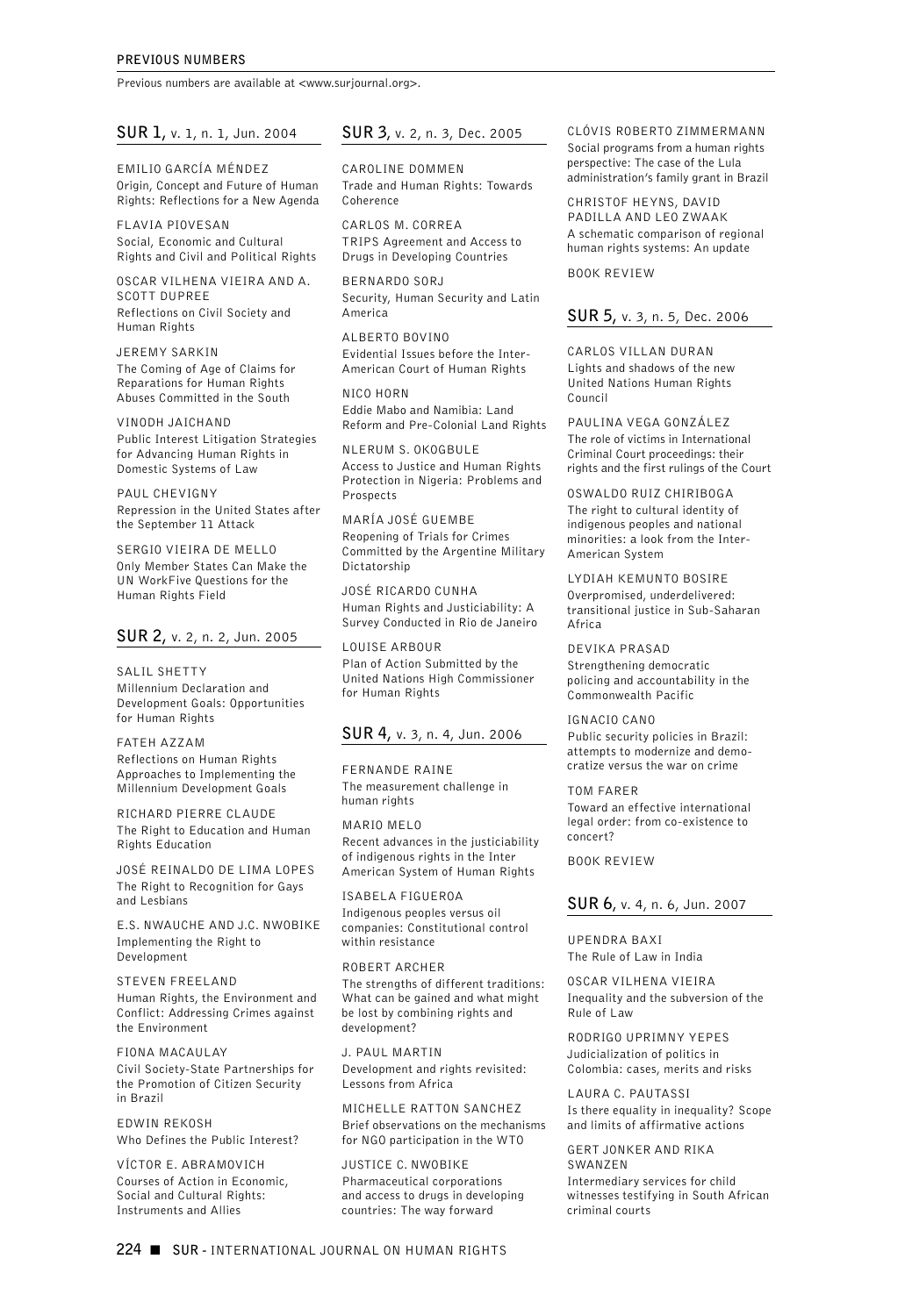#### SERGIO BRANCO

Brazilian copyright law and how it restricts the efficiency of the human right to education

THOMAS W. POGGE Eradicating systemic poverty: brief for a Global Resources Dividend

### **SUR 7,** v. 4, n. 7, Dec. 2007

LUCIA NADER The role of NGOs in the UN Human Rights Council

CECÍLIA MACDOWELL SANTOS Transnational legal activism and the State: reflections on cases against Brazil in the Inter-American Commission on Human Rights

### **TRANSITIONAL JUSTICE**

TARA URS Imagining locally-motivated accountability for mass atrocities: voices from Cambodia

CECILY ROSE AND

FRANCIS M. SSEKANDI The pursuit of transitional justice and African traditional values: a clash of civilizations – The case of Uganda

RAMONA VIJEYARASA Facing Australia's history: truth and reconciliation for the stolen generations

ELIZABETH SALMÓN G. The long road in the fight against poverty and its promising encounter with human rights

INTERVIEW WITH JUAN MÉNDEZ By Glenda Mezarobba

### **SUR 8,** v. 5, n. 8, Jun. 2008

MARTÍN ABREGÚ Human rights for all: from the struggle against authoritarianism to the construction of an all-inclusive democracy - A view from the Southern Cone and Andean region

### AMITA DHANDA

Constructing a new human rights lexicon: Convention on the Rights of Persons with Disabilities

LAURA DAVIS MATTAR Legal recognition of sexual rights – a comparative analysis with reproductive rights

JAMES L. CAVALLARO AND STEPHANIE ERIN BREWER The virtue of following: the role of Inter-American litigation in campaigns for social justice

#### **RIGHT TO HEALTH AND ACCESS TO MEDICAMENTS**

PAUL HUNT AND RAJAT KHOSLA The human right to medicines

THOMAS POGGE Medicines for the world: boosting innovation without obstructing free access

JORGE CONTESSE AND DOMINGO LOVERA PARMO Access to medical treatment for people living with HIV/AIDS: success

without victory in Chile

GABRIELA COSTA CHAVES, MARCELA FOGAÇA VIEIRA AND RENATA REIS Access to medicines and intellectual property in Brazil: reflections and strategies of civil society

## **SUR 9,** v. 5, n. 9, Dec. 2008

BARBORA BUKOVSKÁ Perpetrating good: unintended consequences of international human rights advocacy

JEREMY SARKIN Prisons in Africa: an evaluation from a human rights perspective

REBECCA SAUNDERS Lost in translation: expressions of human suffering, the language of human rights, and the South African Truth and Reconciliation Commission

### **SIXTY YEARS OF THE UNIVERSAL DECLARATION OF HUMAN RIGHTS**

PAULO SÉRGIO PINHEIRO Sixty years after the Universal Declaration: navigating the contradictions

FERNANDA DOZ COSTA Poverty and human rights from rhetoric to legal obligations: a critical account of conceptual frameworks

EITAN FELNER A new frontier in economic and social rights advocacy? Turning quantitative data into a tool for human rights accountability

KATHERINE SHORT From Commission to Council: has the United Nations succeeded in creating a credible human rights body?

ANTHONY ROMERO Interview with Anthony Romero, Executive Director of the American Civil Liberties Union (ACLU)

### **SUR 10,** v. 6, n. 10, Jun. 2009

ANUJ BHUWANIA "Very wicked children": "Indian torture" and the Madras Torture Commission Report of 1855

#### DANIELA DE VITO, AISHA GILL AND DAMIEN SH-ORT Rape characterised as genocide

CHRISTIAN COURTIS Notes on the implementation by Latin American courts of the ILO Convention 169 on indigenous peoples

BENYAM D. MEZMUR Intercountry adoption as a measure of last resort in Africa: Advancing the rights of a child rather than a right to a child

#### **HUMAN RIGHTS OF PEOPLE ON THE MOVE: MIGRANTS AND REFUGEES**

KATHARINE DERDERIAN AND LIESBETH SCHOCKAERT Responding to "mixed" migration flows: A humanitarian perspective

JUAN CARLOS MURILLO The legitimate security interests of the State and international refugee protection

MANUELA TRINDADE VIANA International cooperation and internal displacement in Colombia: Facing the challenges of the largest humanitarian crisis in South America

JOSEPH AMON AND KATHERINE TODRYS Access to antiretroviral treatment

for migrant populations in the Global South

PABLO CERIANI CERNADAS European migration control in the African territory: The omission of the extraterritorial character of human rights obligations

## **SUR 11,** v. 6, n. 11, Dec. 2009

VÍCTOR ABRAMOVICH From Massive Violations to Structural Patterns: New Approaches and Classic Tensions in the Inter-American Human Rights System

VIVIANA BOHÓRQUEZ MONSALVE AND JAVIER AGUIRRE ROMÁN Tensions of Human Dignity: Conceptualization and Application to International Human Rights Law

DEBORA DINIZ, LÍVIA BARBOSA AND WEDERSON RUFINO DOS SANTOS

Disability, Human Rights and Justice

JULIETA LEMAITRE RIPOLL Love in the Time of Cholera: LGBT Rights in Colombia

#### **ECONOMIC, SOCIAL AND CULTURAL RIGHTS**

MALCOLM LANGFORD Domestic Adjudication and Economic, Social and Cultural Rights: A Socio-Legal Review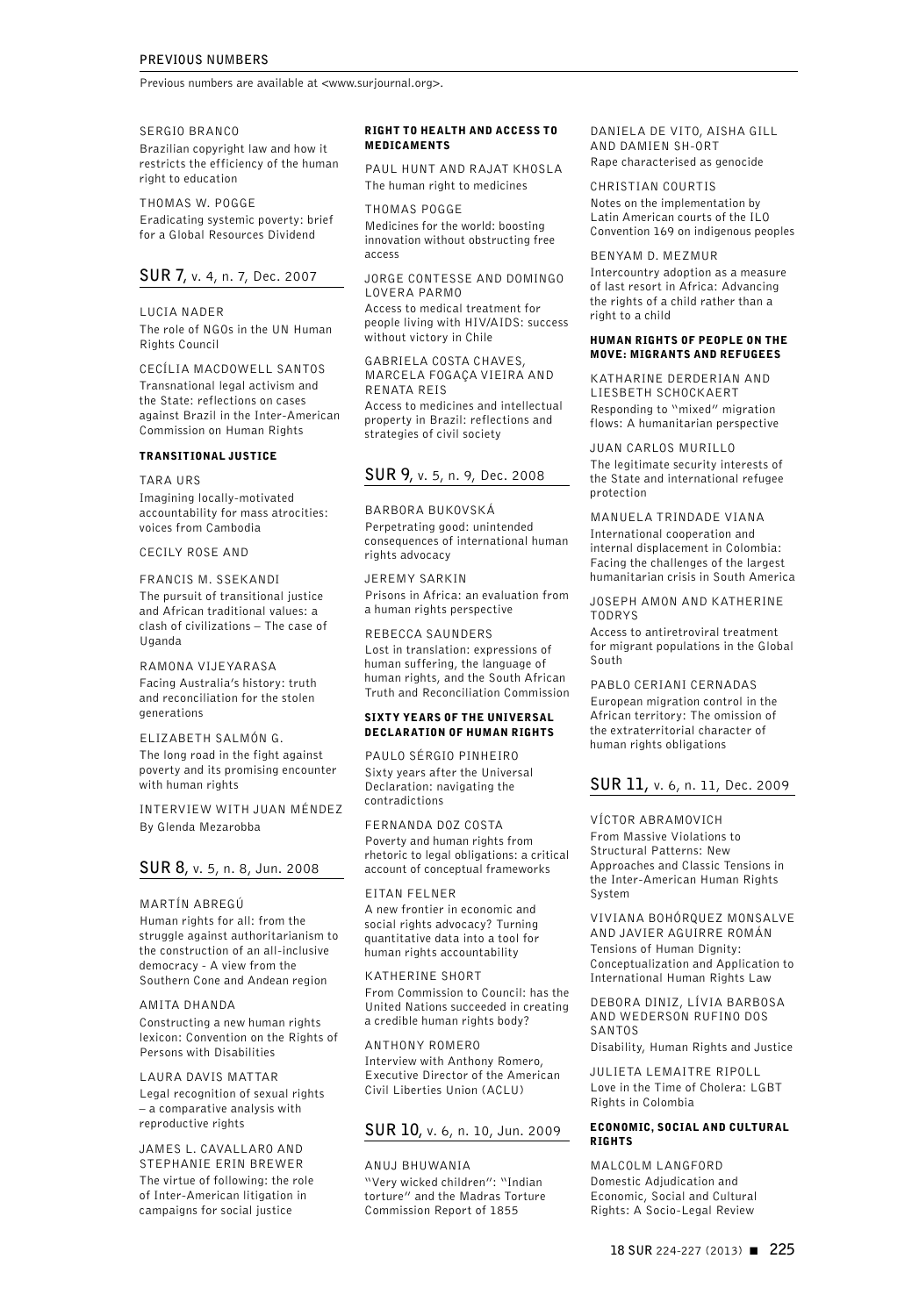#### ANN BLYBERG

The Case of the Mislaid Allocation: Economic and Social Rights and Budget Work

ALDO CALIARI Trade, Investment, Finance and Human Rights: Assessment and Strategy Paper

#### PATRICIA FEENEY

Business and Human Rights: The Struggle for Accountability in the UN and the Future Direction of the Advocacy Agenda

### **INTERNATIONAL HUMAN RIGHTS COLLOQUIUM**

Interview with Rindai Chipfunde-Vava, Director of the Zimbabwe Election Support Network (ZESN) Report on the IX International Human Rights Colloquium

### **SUR 12,** v. 7, n. 12, Jun. 2010

SALIL SHETTY Foreword

FERNANDO BASCH ET AL. The Effectiveness of the Inter-American System of Human Rights Protection: A Quantitative Approach to its Functioning and Compliance With its Decisions

#### RICHARD BOURNE

The Commonwealth of Nations: Intergovernmental and Nongovernmental Strategies for the Protection of Human Rights in a Post-colonial Association

#### **MILLENNIUM DEVELOPMENT GOALS**

AMNESTY INTERNATIONAL Combating Exclusion: Why Human Rights Are Essential for the MDGs

VICTORIA TAULI-CORPUZ Reflections on the Role of the United Nations Permanent Forum on Indigenous Issues in relation to the Millennium Development Goals

ALICIA ELY YAMIN Toward Transformative Accountability: Applying a Rightsbased Approach to Fulfill Maternal Health Obligations

SARAH ZAIDI Millennium Development Goal 6 and the Right to Health: Conflictual or Complementary?

MARCOS A. ORELLANA Climate Change and the Millennium Development Goals: The Right to Development, International Cooperation and the Clean Development Mechanism

#### **CORPORATE ACCOUNTABILITY**

#### LINDIWE KNUTSON

Aliens, Apartheid and US Courts: Is the Right of Apartheid Victims to Claim Reparations from Multinational Corporations at last Recognized?

DAVID BILCHITZ The Ruggie Framework: An Adequate Rubric for Corporate Human Rights Obligations?

## **SUR 13,** v. 7, n. 13, Dec. 2010

GLENDA MEZAROBBA Between Reparations, Half Truths and Impunity: The Difficult Break with the Legacy of the Dictatorship in Brazil

GERARDO ARCE ARCE Armed Forces, Truth Commission and Transitional Justice in Peru

#### **REGIONAL HUMAN RIGHTS MECHANISMS**

FELIPE GONZÁLEZ Urgent Measures in the Inter-American Human Rights System

JUAN CARLOS GUTIÉRREZ AND SILVANO CANTÚ The Restriction of Military Jurisdiction in International Human Rights Protection Systems

DEBRA LONG AND LUKAS MUNTINGH The Special Rapporteur on Prisons and Conditions of Detention in Africa and the Committee for the Prevention of Torture in Africa: The Potential for Synergy or Inertia?

LUCYLINE NKATHA MURUNGI AND JACQUI GALLINETTI The Role of Sub-Regional Courts in the African Human Rights System

MAGNUS KILLANDER Interpreting Regional Human Rights Treaties

ANTONIO M. CISNEROS DE ALENCAR

Cooperation Between the Universal and Inter-American Human Rights Systems in the Framework of the Universal Periodic Review Mechanism

**IN MEMORIAM**  Kevin Boyle – Strong Link in the Chain By Borislav Petranov

## **SUR 14,** v. 8, n. 14, Jun. 2011

MAURICIO ALBARRACÍN CABALLERO Social Movements and the Constitutional Court: Legal Recognition of the Rights of Same-Sex Couples in Colombia

## DANIEL VÁZQUEZ AND

DOMITILLE DELAPLACE Public Policies from a Human Rights Perspective: A Developing Field

### J. PAUL MARTIN

Human Rights Education in Communities Recovering from Major Social Crisis: Lessons for Haiti

#### **THE RIGHTS OF PERSONS WITH DISABILITIES**

LUIS FERNANDO ASTORGA GATJENS Analysis of Article 33 of the UN Convention: The Critical Importance of National Implementation and Monitoring

LETÍCIA DE CAMPOS VELHO MARTEL Reasonable Accommodation: The New Concept from an Inclusive Constitutio nal Perspective

MARTA SCHAAF Negotiating Sexuality in the Convention on the Rights of Persons with Disabilities

TOBIAS PIETER VAN REENEN AND HELÉNE COMBRINCK The UN Convention on the Rights of Persons with Disabilities in Africa: Progress after 5 Years

STELLA C. REICHER Human Diversity and Asymmetries: A Reinterpretation of the Social Contract under the Capabilities Approach

### PETER LUCAS

The Open Door: Five Foundational Films That Seeded the Representation of Human Rights for Persons with Disabilities

LUIS GALLEGOS CHIRIBOGA Interview with Luis Gallegos Chiriboga, President (2002-2005) of the Ad Hoc Committee that Drew Up the Convention on the Rights of Persons with Disabilities

## **SUR 15,** v. 8, n. 15, Dec. 2011

ZIBA MIR-HOSSEINI Criminalising Sexuality: Zina Laws as Violence Against Women in Muslim Contexts

LEANDRO MARTINS ZANITELLI Corporations and Human Rights: The Debate Between Voluntarists and Obligationists and the Undermining Effect of Sanctions

INTERVIEW WITH DENISE DORA Former Ford Foundation´s Human Rights Officer in Brazil (2000- 2011)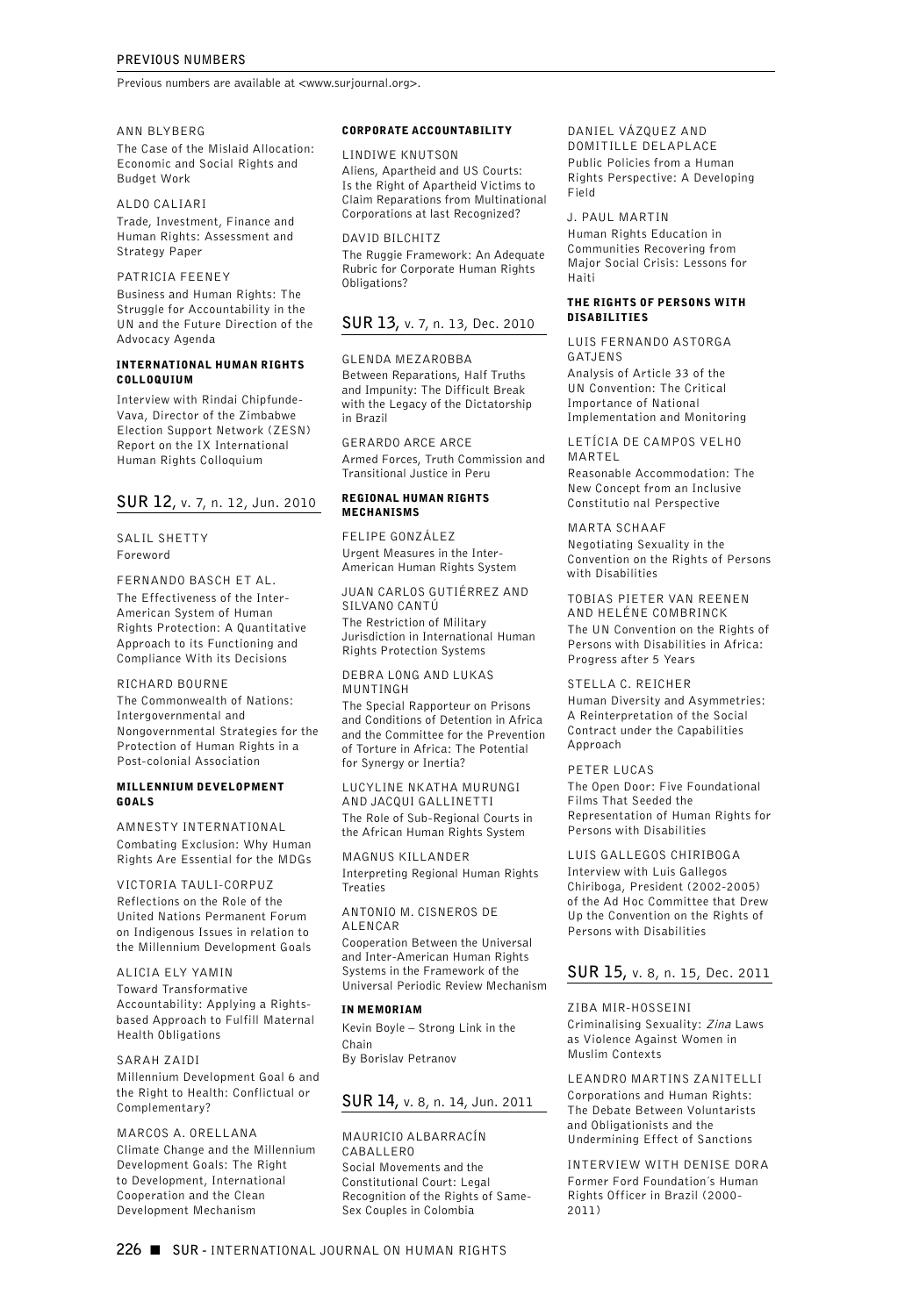#### **IMPLEMENTATION AT THE NATIONAL LEVEL OF THE DECISIONS OF THE REGIONAL AND INTERNATIONAL HUMAN RIGHTS SYSTEMS**

MARIA ISSAEVA, IRINA SERGEEVA AND MARIA **SUCHKOVA** 

Enforcement of the Judgments of the European Court of Human Rights in Russia: Recent Developments and Current Challenges

CÁSSIA MARIA ROSATO AND LUDMILA CERQUEIRA CORREIA The Damião Ximenes Lopes Case: Changes and Challenges Following the First Ruling Against Brazil in the Inter-American Court of Human Rights

DAMIÁN A. GONZÁLEZ-SALZBERG

The Implementation of Decisions from the Inter-American Court of Human Rights in Argentina: An Analysis of the Jurisprudential Swings of the Supreme Court

MARCIA NINA BERNARDES Inter-American Human Rights System as a Transnational Public Sphere: Legal and Political Aspects of the Implementation of International Decisions

### **SPECIAL ISSUE: CONECTAS HUMAN RIGHTS - 10 YEARS**

The Making of an International Organization from/in the South

### **SUR 16,** v. 9, n. 16, Jun. 2012

PATRICIO GALELLA AND CARLOS ESPÓSITO

Extraordinary Renditions in the Fight Against Terrorism. Forced Disappearences?

BRIDGET CONLEY-ZILKIC A Challenge to Those Working in the Field of Genocide Prevention and Response

MARTA RODRIGUEZ DE ASSIS MACHADO, JOSÉ RODRIGO RODRIGUEZ, FLAVIO MARQUES PROL, GABRIELA JUSTINO DA SILVA, MARINA ZANATA GANZAROLLI AND RENATA DO

VALE ELIAS Law Enforcement at Issue: Constitutionality of Maria da Penha Law in Brazilian Courts

SIMON M. WELDEHAIMANOT The ACHPR in the Case of Southern Cameroons

ANDRÉ LUIZ SICILIANO The Role of the Universalization of Human Rights and Migration in the Formation of a New Global Governance

#### **CITIZEN SECURITY AND HUMAN RIGHTS**

#### GINO COSTA

Citizen Security and Transnational Organized Crime in the Americas: Current Situation and Challenges in the Inter-American Arena

#### MANUEL TUFRÓ

Civic Participation, Democratic Security and Conflict Between Political Cultures. First Notes on an Experiment in the City of Buenos Aires

#### CELS

The Current Agenda of Security and Human Rights in Argentina. An Analysis by the Center for Legal and Social Studies (CELS)

## PEDRO ABRAMOVAY

Drug policy and The March of Folly

Views on the Special Police Units for Neighborhood Pacification (UPPs) in Rio de Janeiro, Brazil Rafael Dias — Global Justice Researcher José Marcelo Zacchi — Research Associate, Institute for Studies on Labor and Society — IETS

### **SUR 17,** v. 9, n. 17, Jun. 2013

### **DEVELOPMENT AND HUMAN RIGHTS**

CÉSAR RODRÍGUEZ GARAVITO, JUANA KWEITEL AND LAURA TRAJBER WAISBICH Development and Human Rights: Some Ideas on How to Restart the Debate

IRENE BIGLINO, CHRISTOPHE GOLAY AND IVONA TRUSCAN The Contribution of the UN Special Procedures to the Human Rights and Development Dialogue

LUIS CARLOS BUOB CONCHA The Right to Water: Understanding its Economic, Social and Cultural Components as Development Factors for Indigenous Communities

ANDREA SCHETTINI Toward a New Paradigm of Human Rights Protection for Indigenous Peoples: A Critical Analysis of the Parameters Established by the Inter-American Court of Human Rights

SERGES ALAIN DJOYOU KAMGA AND SIYAMBONGA HELEBA

Can Economic Growth Translate into Access to Rights? Challenges Faced by Institutions in South Africa in Ensuring that Growth Leads to Better Living Standards

#### INTERVIEW WITH SHELDON LEADER

Transnational Corporations and Human Rights

#### ALINE ALBUQUERQUE AND DABNEY EVANS Right to Health in Brazil: A Study of the Treaty-Reporting System

#### LINDA DARKWA AND PHILIP ATTUQUAYEFIO

Killing to Protect? Land Guards, State Subordination and Human Rights in Ghana

#### CRISTINA RĂDOI

The Ineffective Response of International Organisations Concerning the Militarization of Women's Lives

#### CARLA DANTAS

Right of Petition by Individuals within the Global Human Rights Protection System